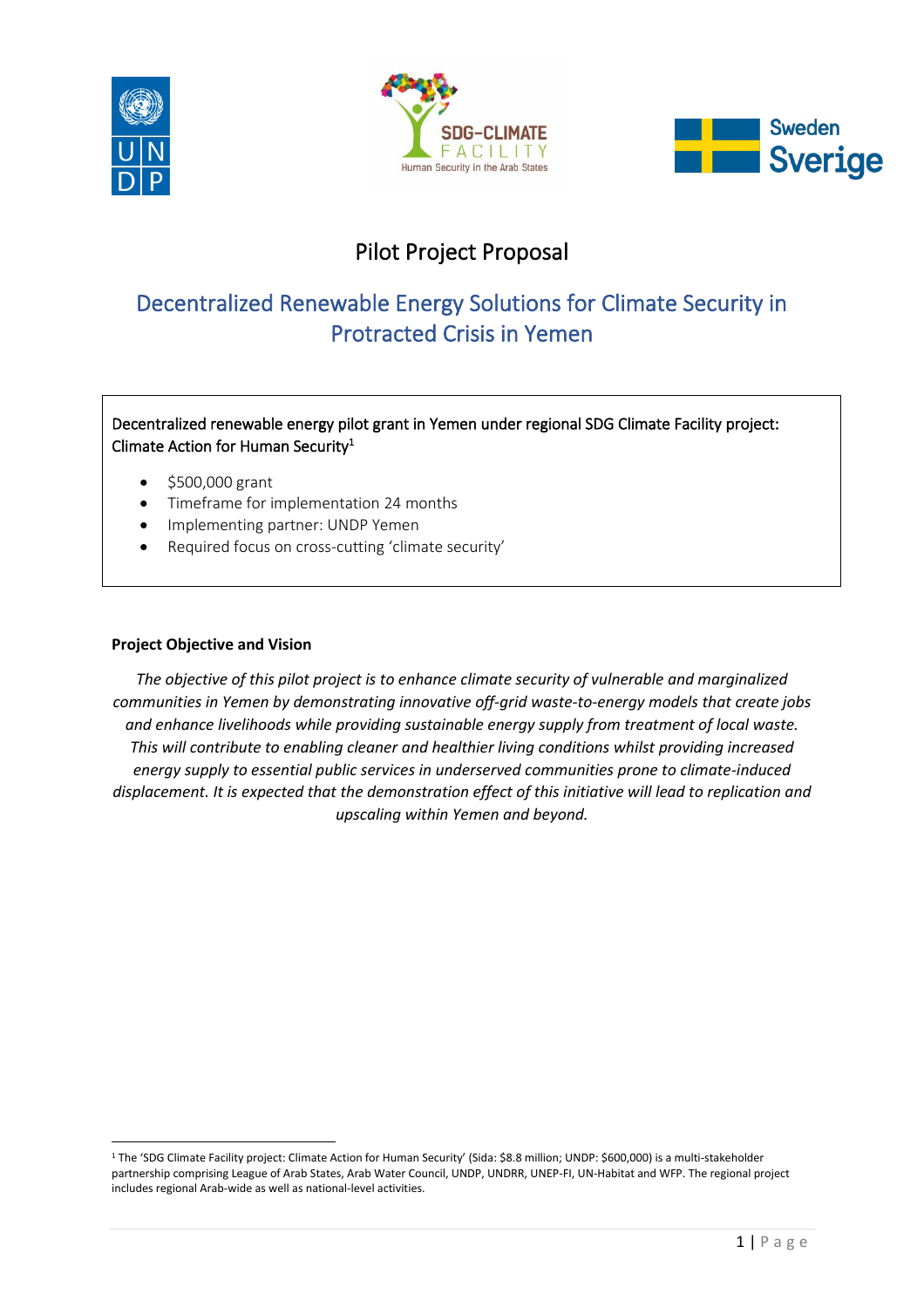#### **I. Interlinked challenges ʹ Background and Context**

### *Development, climate, and humanitarian (conflict, crisis, disasters) challenge*

In Yemen, the intersection between the impacts of climate change, water scarcity, violent conflict, diseases, displacement and unemployment are evident. Yemen is highly vulnerable to the impacts of climate change with increasing climate-induced disasters including extreme drought and flooding, sea level rise, changes in rainfall patterns and increasing temperatures. These threats are intensified by the fact that Yemen was considered to be one of the world's most water stressed countries even before the war with currently 91% of the population living in water scarce areas.<sup>2</sup>

These trends are thought to be one of many critical factors underlying the country's instability, and prolonging and worsening its conflict<sup>3</sup> - although it is important to state that conflict is a result of many complex factors, of which natural resources and climate insecurity are one factor exacerbating the existing instability. Reduced access to water and extreme weather events not only impact on food security, but they undermine livelihoods, particularly of vulnerable rural based households. Highly

vulnerable populations are facing displacement, as a direct result of the conflict, but also due to the lack of employment opportunities, constricting agricultural land and resultant inability to purchase basic food and water supplies.

In addition, Yemen is suffering a catastrophic and devastating unemployment crisis that directly impacts on deepening poverty levels, and is threatening security, economic and *Climate change is here to stay and will have a year on year compounding negative impact on Yemen unless resilience is built into the fabric of communities and the public services that support these communities.*

social progress. Yemen's 2019 Humanitarian Response Plan (HRP) states that at least 600,000 jobs in Yemen have been lost since the onset of conflict in 2015; and the World Bank estimates 40% of Yemenis have lost their primary source of income. Poverty rates have dramatically increased, with an estimated 81 per cent of Yemenis now below the poverty line – an increase of one-third since 2014.<sup>4</sup>

Meanwhile, Yemen faces a set of rapidly evolving critical challenges which have a major impact on the unemployment crisis. The COVID-19 pandemic is rapidly spreading throughout the country, leading to devastating health consequences and exacerbating economic problems. The June 2020 OCHA Humanitarian update describes that the global downturn that follows the pandemic has led to two of the country's primary sources of foreign exchange drying up – remittances and fuel exports. It is estimated that 80 per cent of remittances sent by Yemenis working abroad is being lost. COVID-19 has also diminished Yemen's income from fuel exports, due to falling demand and prices.

Compounded with the devasting impacts of climate change and the protracted conflict is a breakdown of solid waste management capacities, leading to significant public health risks as well as extremely low supply of electricity to both households and the public services that serve the communities:

¾ *Energy shortage:* Although rural areas accounts for about 75% of the population, only around 23% have access to electricity compared with about 85% of the urban population. Despite the low access rate of electricity, only about one-half of those populations are connected to public

<sup>2</sup> World Data Lab (worldwater.io), September 2020

<sup>3</sup> https://climateandsecurity.org/2016/08/03/a-storm-without-rain-yemen-water-climate-change-and-conflict/

<sup>4</sup> https://www.worldbank.org/en/country/yemen/overview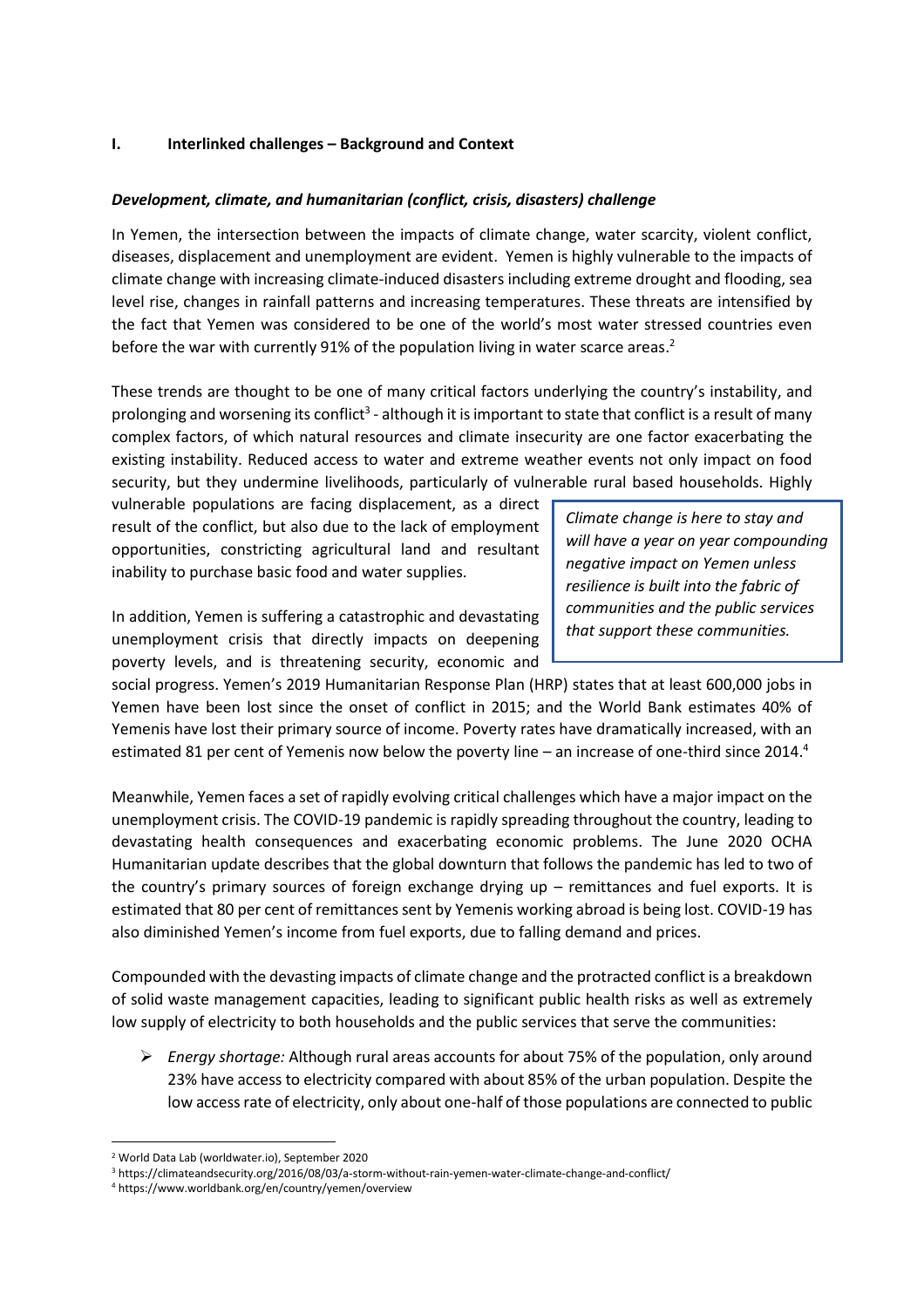





grid, and the other one-half gain access through other private sources including diesel generator which usually operate for few hours for lightening, and less-intensive electric appliances. Alternative lighting devices are being used by non-grid electrified rural households including kerosene Lamps (about 67%) and Liquefied Petroleum Gas (LPG) Lamps (about 5%), which has severe environmental impacts.

¾ *Solid Waste Management:* Before the crisis, the GIZ waste management report in 20145 estimated waste generation to be 4 million tons, of which 2.3 million and 1.7 million tons were generated in rural and urban areas, respectively. Today, the lack of solid waste collection and sound disposal options in cities and towns of Yemenis has a direct link to health problems, with air and water pollution from poorly managed waste sites associated with high levels of allergies, asthma, skin irritations and gastrointestinal diseases in nearby communities<sup>6</sup>. Poor management also increases fires and methane emissions, which contribute to global warming. Research from a Yemeni landfill in Ibb in 2009 found that leachate – a liquid discharge from landfill – was escaping the site and leading to heavy metal contaminate and bacteriological contamination in borehole water nearby.

With this Pilot Project for Yemen, the SDG Climate Facility project seeks to address the following challenges with specific reference to solid waste management and energy supply:

|               | Development                                                                                                                                                                                                                                                                        | Climate                                                                                                                                                                                                                                                      | Humanitarian                                                                                                                                                                                                              |
|---------------|------------------------------------------------------------------------------------------------------------------------------------------------------------------------------------------------------------------------------------------------------------------------------------|--------------------------------------------------------------------------------------------------------------------------------------------------------------------------------------------------------------------------------------------------------------|---------------------------------------------------------------------------------------------------------------------------------------------------------------------------------------------------------------------------|
| Cause<br>Root | Minimal development<br>opportunities due to:<br>$\triangleright$ Protracted conflict<br>$\triangleright$ Natural resource scarcity:<br>Water and Soil<br>$\triangleright$ Lack of energy supply<br>$\triangleright$ Breakdown in solid waste<br>management                         | Climate change leading to:<br>Longer & more frequent<br>droughts<br>Increasing temperatures<br>➤<br>Rising sea levels<br>⋗<br>Increasing frequency of<br>storm surges                                                                                        | Constraints in supporting<br>communities in the medium to<br>long term out of conflict,<br>crises and disasters.                                                                                                          |
| Challenge     | How to:<br>$\checkmark$ Reverse rising poverty<br>levels<br>Provide stable energy<br>supply<br>Improve solid waste<br>$\checkmark$<br>collection and disposal<br>Facilitate sustainable<br>access to water<br>Improve soil quality<br>✓<br>Enable economic growth<br>opportunities | How to:<br>Enable vulnerable<br>communities adaptation<br>to climate change and<br>enhance climate security<br>$\checkmark$ Facilitate sound solid<br>waste management in the<br>face of climate change<br>Foster improvements in<br>agricultural efficiency | How to:<br>Improve public health and<br>provide healthier living<br>environments<br>Underpin small to medium<br>scale economic activity<br>amongst the most<br>vulnerable<br>Enable long term<br>prosperity opportunities |



*Table 1: Key challenges addressed by the proposed Pilot project.*

<sup>5</sup> Country report on the Solid Waste Management in Yemen, SWEEPNET, April 2014

<sup>&</sup>lt;sup>6</sup> Disaster Waste Recovery's Emergency Waste Assessment for UNDP in 2015.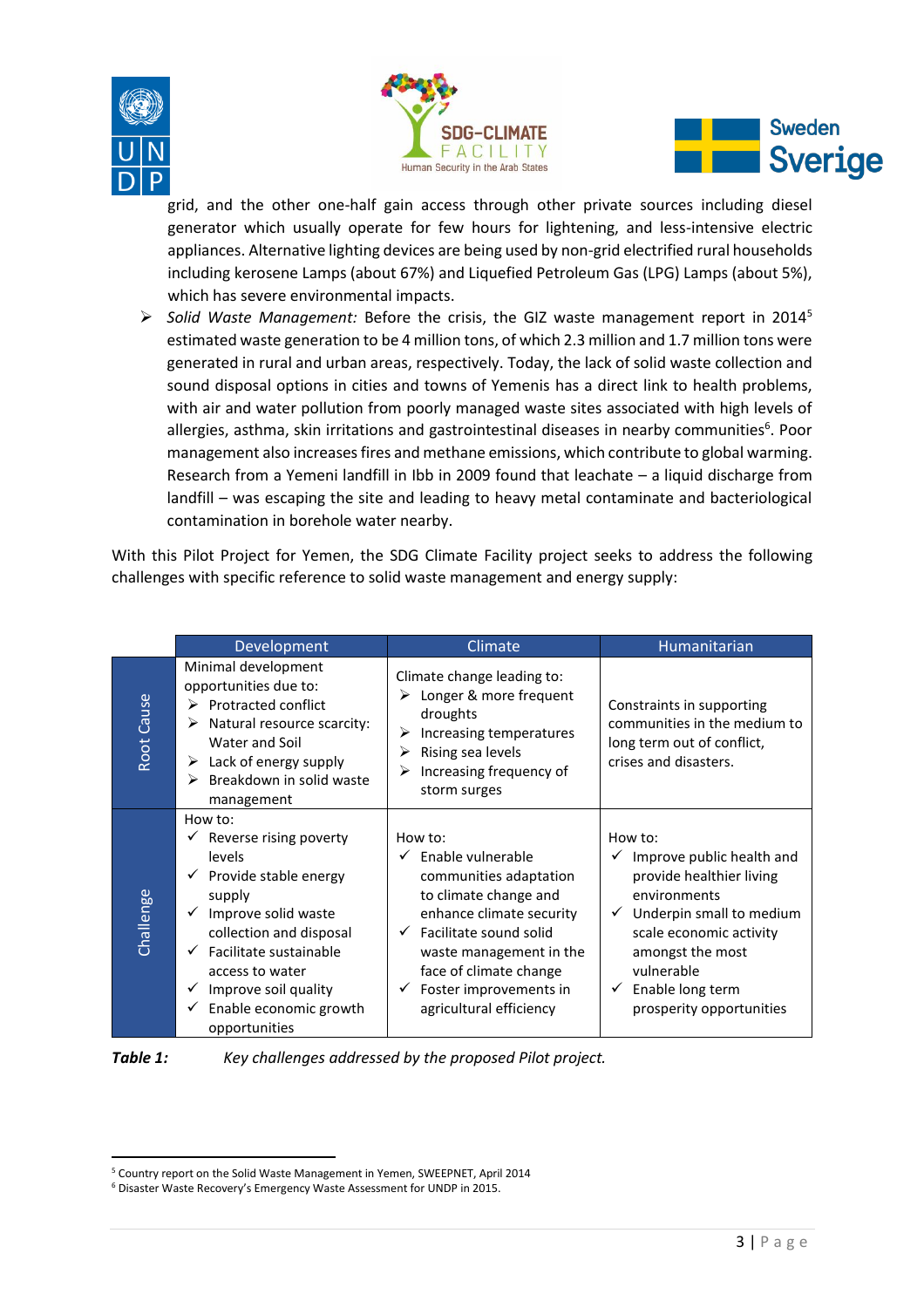#### *Supporting National Priorities*

Yemen's government priorities are focused on the immediate survival needs of the population with a number of global agreements and national strategies existing to guide the proposed Waste-to-Energy approach of this Pilot Project. Yemen has ratified the UN Convention on Climate Change (UNFCCC) and the Kyoto Protocol and has signed the Paris Agreement on Climate Change in September 2016 but has not ratified the agreement. In its greenhouse gas inventory (GHG) it has identified projects to be implemented in the renewable energy (mitigation) field.

In Yemen's National Adaptation Plan of Action (NAPA), developed in 2009, major vulnerabilities are identified in implementing a climate change roadmap in the sectors identified. A lack of data, low capacity, and immediate humanitarian response needs being the focus and this has led to slow uptake in the priorities listed. UNDP has supported Yemen to undertake a Low-Emission Development Strategy (LEDS) in 2013, however this also identified many vulnerabilities including the lack of a government institution to administer climate change policies.

In terms of solid waste management, the Government has approved two main strategies: the National Strategy for Solid Waste Management (2009-2013) and the Investment Plan for Solid Waste

Management (2010 – 2013). The Strategy sets out the Government's overall plans to improve capacity, while the Investment Plan highlights the target of USD 270M to achieve the plans. The Strategy sets out 5 stages to achieve the strategy, in Stage 4 (the second to final stage), waste from energy is mentioned alongside active promotion of at-source segregation.

Within the more immediate term, the Humanitarian partners in Yemen have planned for continued emergency WASH interventions focused on providing access to water and sanitation systems including support to solid waste collection and disposal<sup>7</sup>. These immediate interventions are continuously developed with the respective Yemeni authorities.

Taking into account these Yemen current national strategies, the Pilot Project will demonstrate how the establishment of sustainable energy supply (derived from the treatment of waste that has been collected by communities) will contribute to progression on numerous national priorities and Sustainable Development Goals (SDGs) as presented in below table 2.

<sup>7</sup> "Humanitarian Response Plan: Yemen", June – December 2020, OCHA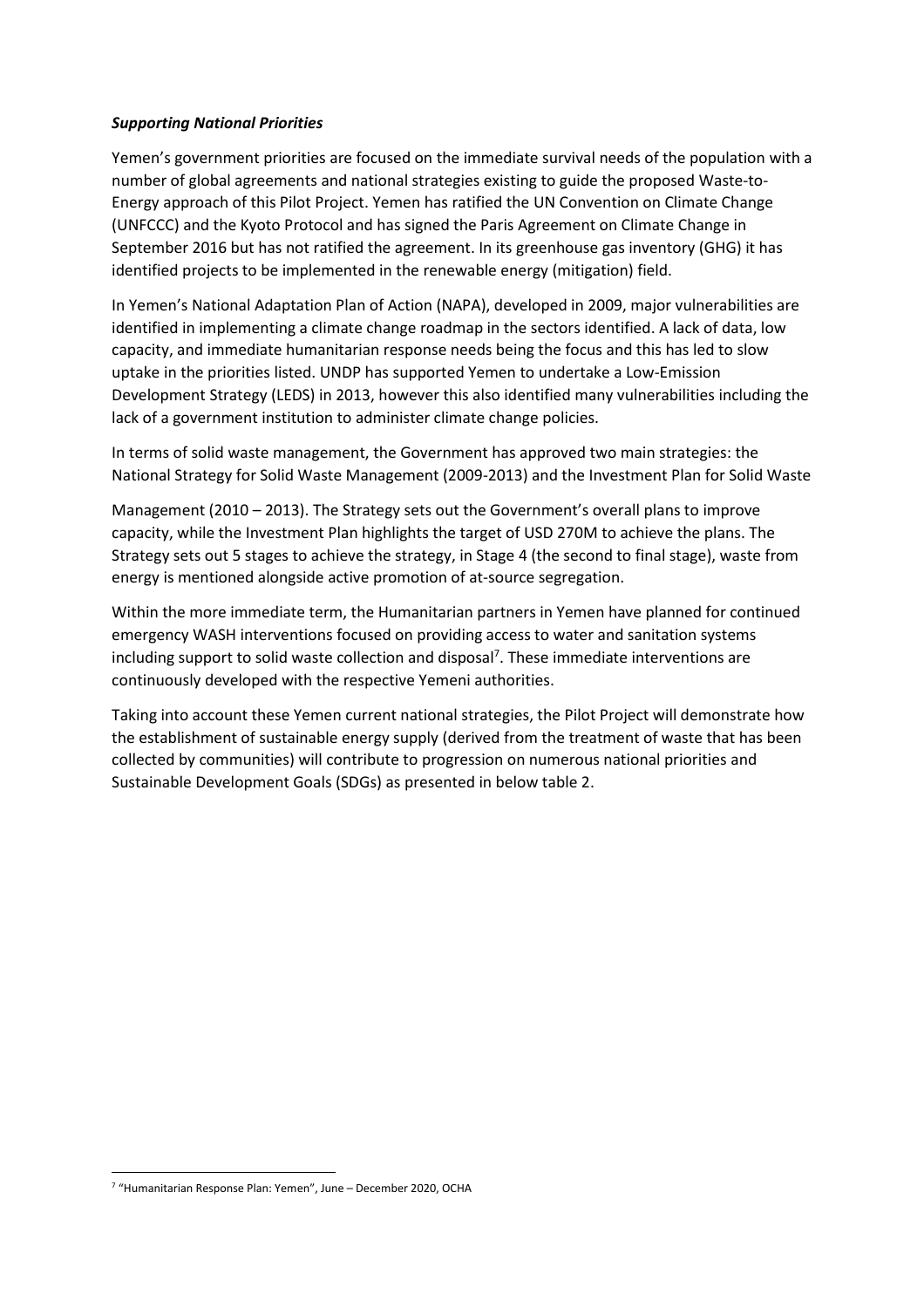





|                                            | Contribution                                                                                                                                                                                                                                                                                                                                                                                                                                                                                                                                                                                                                                                                   |                                                                                                                                                                                                                                                                                                                                                                                                                                                                                                                                                                                                                                                                             |
|--------------------------------------------|--------------------------------------------------------------------------------------------------------------------------------------------------------------------------------------------------------------------------------------------------------------------------------------------------------------------------------------------------------------------------------------------------------------------------------------------------------------------------------------------------------------------------------------------------------------------------------------------------------------------------------------------------------------------------------|-----------------------------------------------------------------------------------------------------------------------------------------------------------------------------------------------------------------------------------------------------------------------------------------------------------------------------------------------------------------------------------------------------------------------------------------------------------------------------------------------------------------------------------------------------------------------------------------------------------------------------------------------------------------------------|
|                                            | Waste                                                                                                                                                                                                                                                                                                                                                                                                                                                                                                                                                                                                                                                                          | <b>Energy</b>                                                                                                                                                                                                                                                                                                                                                                                                                                                                                                                                                                                                                                                               |
| Sustainable<br>Development<br><b>Goals</b> | SDG 1 No Poverty through creation of jobs<br>in waste management<br>SDG 3 Good Health & Wellbeing from less<br>decomposing solid waste in the community<br>living environments<br>SDG 5 Gender Equality through<br>establishment of women's led cooperatives<br>or MSMEs<br>SDG 6 Clean Water & Sanitation from<br>cleaner streets and protect groundwater<br>from waste leachate<br>SDG 11 Sustainable Cities and Communities<br>by cleaner living environments<br>SDG 13 Climate Action by reducing waste<br>dumping leading to less methane<br>generation and less black carbon from open<br>burning<br>SDG 15 Life on Land by less pollution and<br>healthier environments | SDG 7 Affordable & Clean Energy from<br>renewable WtE<br>SDG 8 Decent Work and Economic Growth<br>from WtE businesses<br>SDG 9 Industry, Innovation and<br>Infrastructure from WtE approach<br>SDG 11 Sustainable Cities and Communities<br>by renewable energy<br>SDG 12 Responsible Consumption &<br>Production by recovering waste as energy<br>lowering demand for fossil fuel<br>SDG 13 Climate Action by reducing<br>methane & CO <sub>2</sub> from dumping & burning as<br>well as enhancing climate security and<br>supporting clean (low emission) energy<br>SDG 17 Partnerships for the Goals by<br>working together communities, businesses<br>and public sector |
|                                            | Contribution                                                                                                                                                                                                                                                                                                                                                                                                                                                                                                                                                                                                                                                                   |                                                                                                                                                                                                                                                                                                                                                                                                                                                                                                                                                                                                                                                                             |
| Paris Agreement                            | Reducing waste as well as recycling / recovery of waste contribute to climate solutions:<br>$\checkmark$<br>correspondingly reduced with recycling and reuse;<br>$\checkmark$<br>$\checkmark$<br>into the atmosphere;<br>$\checkmark$<br>carbon in the soils; and<br>$\checkmark$<br>Developed Country (LDC) under the Paris Agreement.                                                                                                                                                                                                                                                                                                                                        | Energy use and emissions related to fossil fuel and raw materials extraction are<br>Not disrupting ecosystems in extraction of natural resources means more forests,<br>trees and other vegetation are left intact, allowing them to absorb carbon dioxide;<br>Stopping the landfilling of organic materials eliminates a huge source of methane<br>Composting organic waste creates a nutrient-rich soil amendment that helps store<br>Waste-to-energy means creating jobs and diversified livelihoods that enhance the<br>resilience of the poorest and most vulnerable in Yemen which is considered a Least                                                              |
|                                            | Priority areas for action include:                                                                                                                                                                                                                                                                                                                                                                                                                                                                                                                                                                                                                                             |                                                                                                                                                                                                                                                                                                                                                                                                                                                                                                                                                                                                                                                                             |
|                                            | Understanding disaster risk<br>➤<br>$\triangleright$ Strengthening governance for DRM                                                                                                                                                                                                                                                                                                                                                                                                                                                                                                                                                                                          | $\checkmark$ Converting risk into an opportunity for<br>employment and sustainable energy<br>$\checkmark$ Embedding climate change and<br>resulting disaster risk into public<br>services planning (waste) and<br>community resilience (energy)                                                                                                                                                                                                                                                                                                                                                                                                                             |
| Sendai<br>Framework                        | Investing in resilience measures<br>➤                                                                                                                                                                                                                                                                                                                                                                                                                                                                                                                                                                                                                                          | Private sector investment in WtE for<br>$\checkmark$<br>risk reduction                                                                                                                                                                                                                                                                                                                                                                                                                                                                                                                                                                                                      |
|                                            | Strengthening<br>≻<br>preparedness<br>for<br>effective response                                                                                                                                                                                                                                                                                                                                                                                                                                                                                                                                                                                                                | Reducing potential negative impact of<br>$\checkmark$<br>climate change and disasters on solid<br>waste management and stabilizing<br>energy supply                                                                                                                                                                                                                                                                                                                                                                                                                                                                                                                         |
|                                            | Strengthening the ability to 'build back<br>≻<br>during<br>rehabilitation<br>better'<br>and<br>reconstruction                                                                                                                                                                                                                                                                                                                                                                                                                                                                                                                                                                  | Providing communities with self-<br>✓<br>determining options for improving solid<br>waste management and self-sufficiency<br>in energy                                                                                                                                                                                                                                                                                                                                                                                                                                                                                                                                      |

*Table 2: How the WtE approach addresses global initiatives on climate change, disaster risk reduction and environmental management.*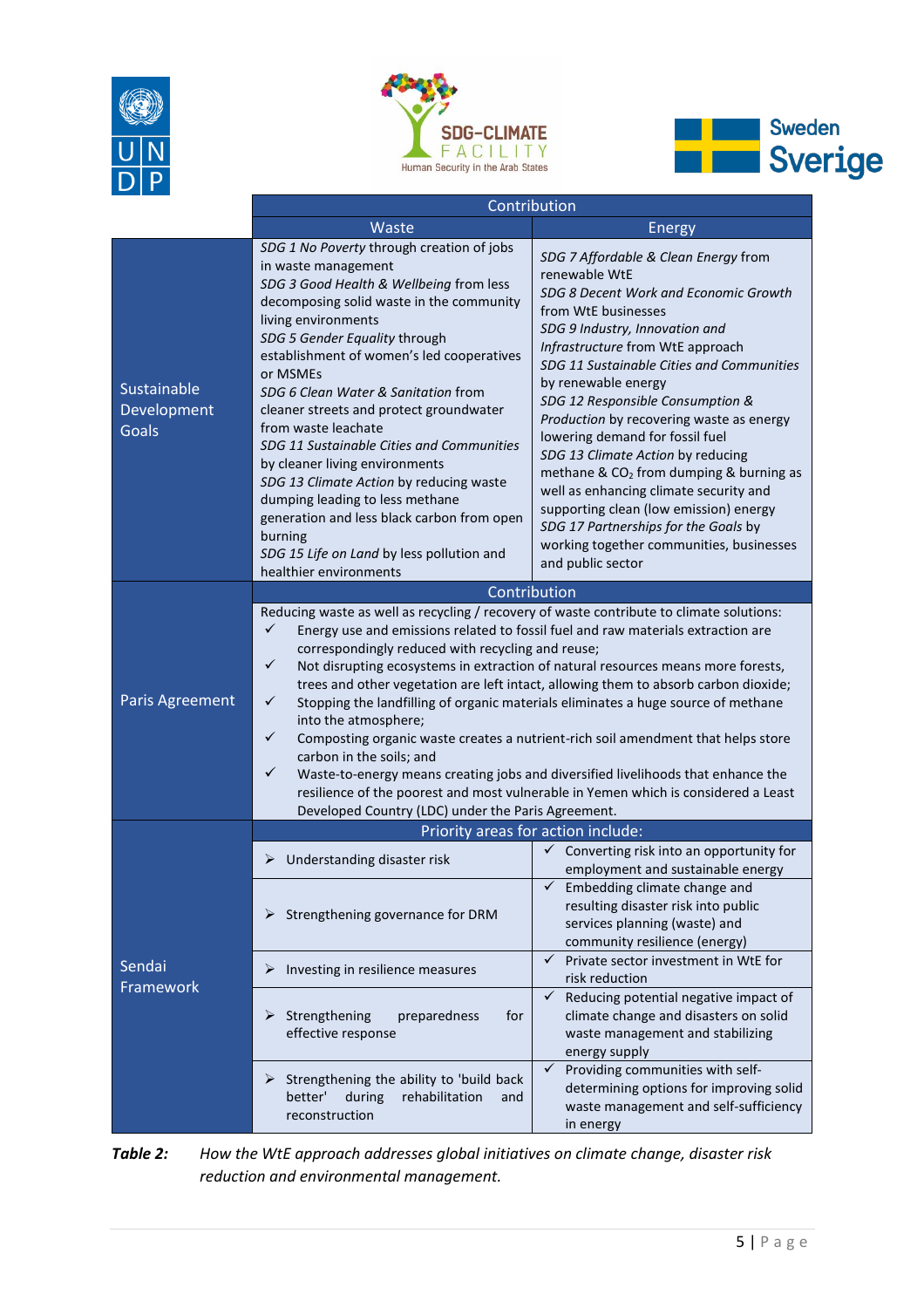# *Impact of Climate Change on Solid Waste Management*

The effects of climate change on Yemen's management of solid waste will pose an increasing burden on the communities and public services. This is both from the increasing impact of climate change as well as the increasing quantities of solid waste generation projected globally where "Low income countries are positioned for the greatest amount of growth in economic activity as well as population, and waste levels are expected to more than triple by 2050."<sup>8</sup> The key impacts of climate change on solid waste management are highlighted in below table 3.

| <b>Climate Change Effect</b> | Impact on solid waste management                                                                                                                                                                                                                                                                                                                                      |
|------------------------------|-----------------------------------------------------------------------------------------------------------------------------------------------------------------------------------------------------------------------------------------------------------------------------------------------------------------------------------------------------------------------|
| Sea level rise               | $\triangleright$ Landfills in costal/low-lying areas more prone to flooding and storm<br>surge<br>Inaccessibility to some areas, restricted collection routes<br>➤<br>Infrastructure possibly permanently inundated and therefore<br>➤<br>inaccessible, such as waste collection points being inundated by floods<br>resulting in waste escaping into the environment |
| <b>Increased rainfall</b>    | $\triangleright$ Increase in flooding events, making roads inaccessible and increasing<br>collection times<br>$\triangleright$ Increase in amount of leachate                                                                                                                                                                                                         |
| <b>Temperature increase</b>  | $\triangleright$ Increase in mosquitos, flies, and other disease-carrying insects<br>$\triangleright$ Requires increase in frequency of waste collection to prevent odour<br>issues in local environments<br>$\triangleright$ Alteration of organic waste decomposition rates, increasing methane<br>generation                                                       |

#### *Table 3: Key impacts of climate on solid waste management in Yemen.*

Coupling this rising burden of climate change on solid waste with the knowledge of how poorly managed solid waste in Yemen impacts negatively on human health and security as well as the natural environment underpins the necessity for this Pilot Project. The results of poorly managed solid waste on the communities of Yemen are presented in below Table 4.

<sup>8 &</sup>quot;What a Waste 2.0", World Bank 2018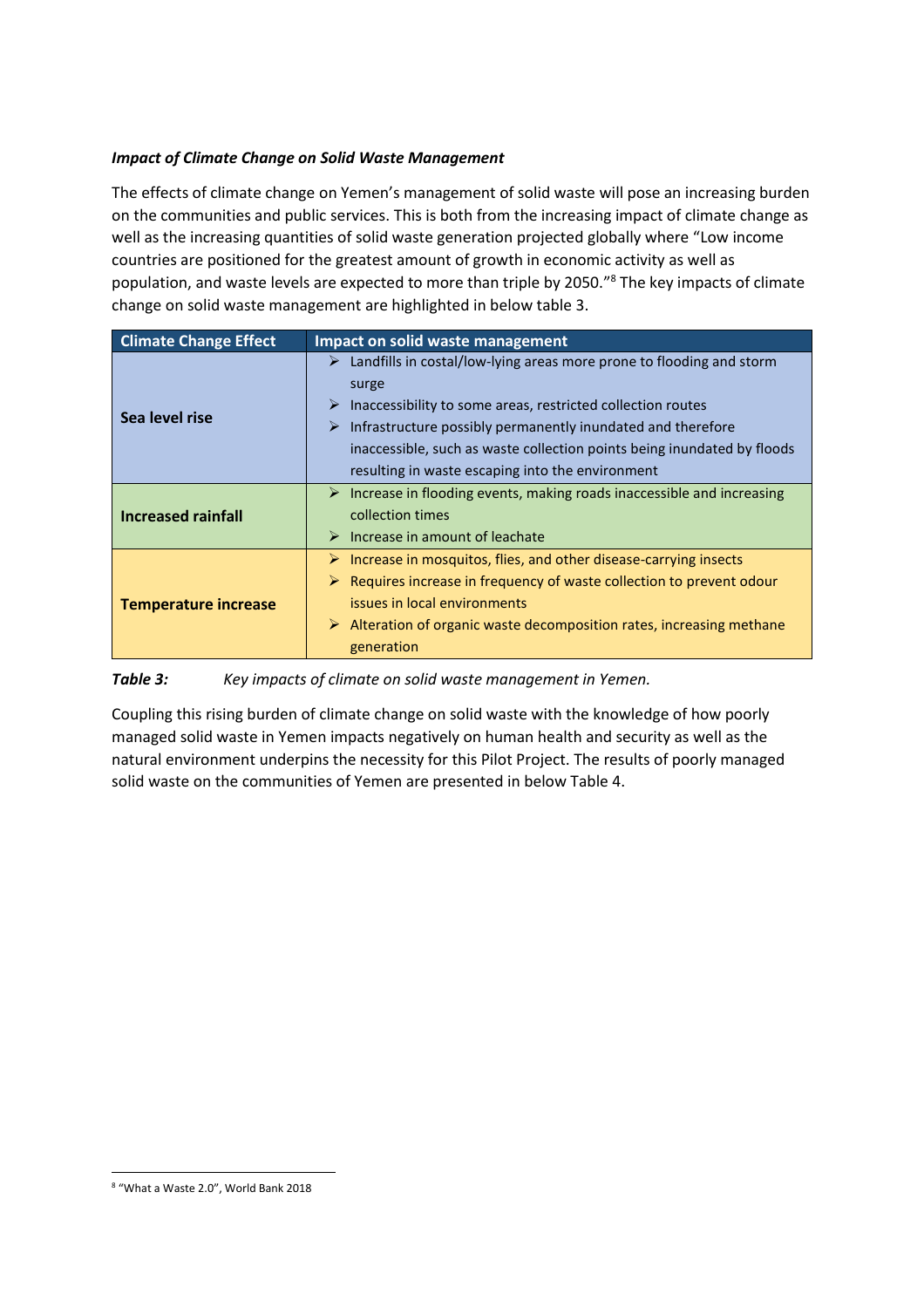





|                      | Poor solid waste management in Yemen leads to:                                                                                                                                                                                                                                                                                                                                                                                      |                                                                                                                                                                                                                                                                                             |
|----------------------|-------------------------------------------------------------------------------------------------------------------------------------------------------------------------------------------------------------------------------------------------------------------------------------------------------------------------------------------------------------------------------------------------------------------------------------|---------------------------------------------------------------------------------------------------------------------------------------------------------------------------------------------------------------------------------------------------------------------------------------------|
| <b>Aspect</b>        | Impact                                                                                                                                                                                                                                                                                                                                                                                                                              | <b>Specific for Yemen</b>                                                                                                                                                                                                                                                                   |
| <b>Public Health</b> | Solid Waste left to decompose leads to<br>breeding ground for vectors such as<br>mosquitoes, thereby spreading diseases<br>such as dengue and malaria, and leads to<br>waterborne diseases, like cholera, from<br>contaminated water.<br>Children playing in solid waste leads to<br>cuts and infections.                                                                                                                           | <b>Uncollected wastes in streets and urban</b><br>areas leads to public health risks.<br>With blocked drainage channels there are<br>occurrences of stagnant water in public<br>spaces, especially after flooding.                                                                          |
| <b>Economic</b>      | Poor solid waste management leads to<br>unhealthy working population who are<br>less productive.<br>The national/public cost of proper solid<br>waste management is less than the cost of<br>dealing with negative impacts from poor<br>solid waste management.                                                                                                                                                                     | Solid waste dumped into the drainage<br>channels is a common occurrence and leads<br>to increased flood risk with resulting<br>economic impacts.                                                                                                                                            |
| <b>Environmental</b> | Uncontrolled waste can contaminate soil<br>and pollute surface and groundwater<br>resources, affecting the land that food is<br>grown on.<br>When waste ends up in oceans, it affects<br>marine life and humans up the food chain.<br>Open Burning of waste leads to poor air<br>quality affecting populations and the<br>climate.<br>Decomposing waste at uncontrolled<br>dumpsites leads to methane production, a<br>primary GHG. | Groundwater in Yemen is of high value and<br>contamination leads to water scarcity.<br>Yemen's coastal location increases risk of<br>waste entering the marine environment.<br>Open Burning in Yemen is common place.<br>Widescale open dumping of waste<br>contributing to global warming. |
| <b>Communities</b>   | Poor communities tend to live in areas<br>that have poor waste collection services.<br>Coupled with these other impacts, poor<br>communities suffer significantly more<br>than communities in higher-income areas.<br>Poorer communities are more likely to be<br>exposed to waterborne diseases and less<br>able to afford private waste collection.                                                                               | There are numerous areas of poor<br>households in Yemen who are experiencing<br>poor SWM and exposed to public health<br>risks.                                                                                                                                                             |

*Table 4: Impact of poor solid waste management on communities and the environment in Yemen.*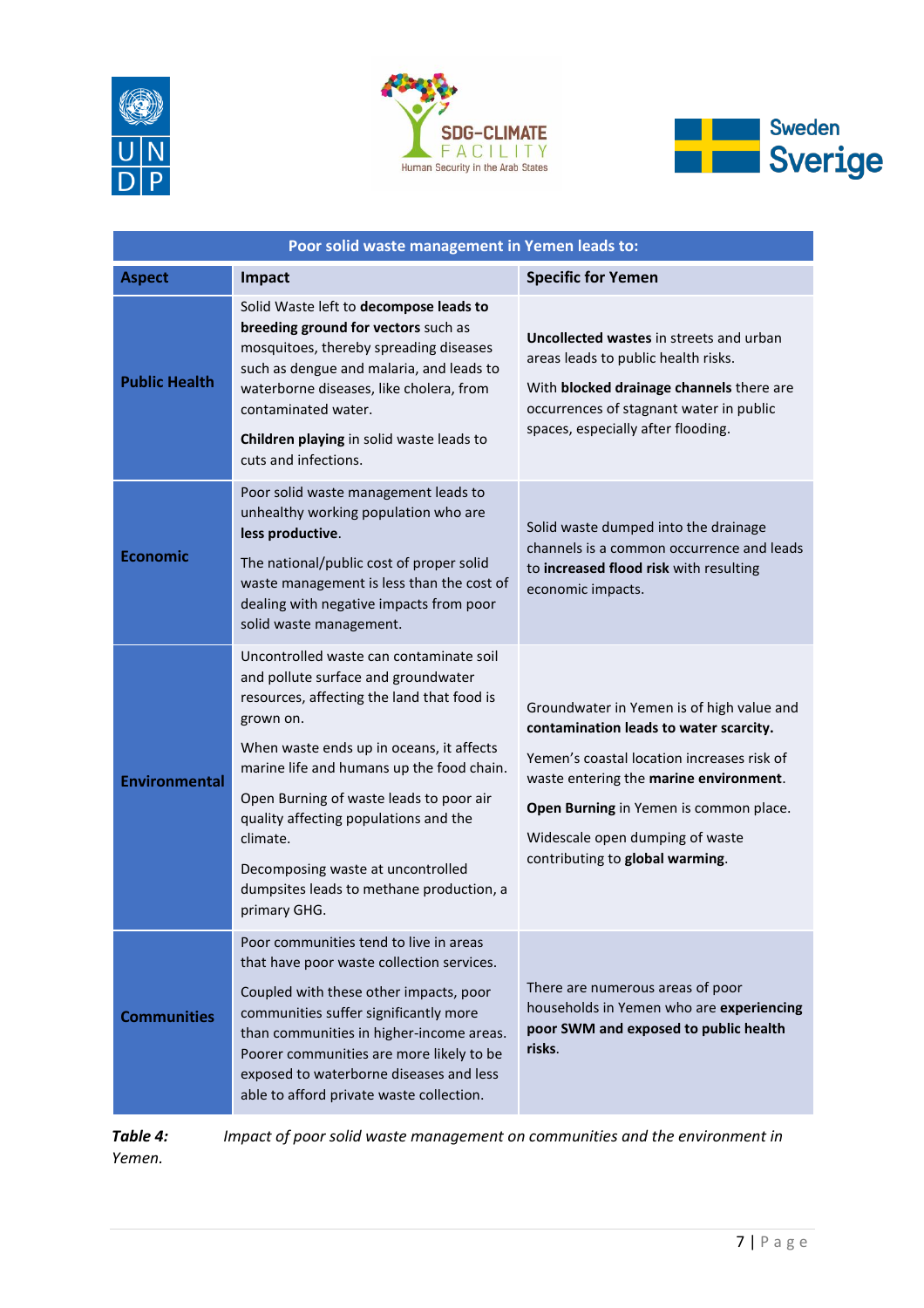### **Waste-to-Energy technology**

There are numerous types of WtE technological systems and scale of plant where the gasification process has proven to be a reliable approach due to improved emissions control compared to mass burn combustion, and small-scale gasification plants are currently operational in several countries including India. By focusing on small-scale solutions then this fits better with the community approach adopted for this pilot project in Yemen.

The type of WtE plant planned for in the pilot project is small-scale, off-grid and decentralized system as presented in below figure 1.



*Figure 1: Typical small-scale gasification plant generating 5KW energy from the gasification of the waste.*

A range of household and agricultural wastes can be used to feed the gasification plant with resulting 'syngas' being generated that in turn runs a generator for generation of electricity. A byproduct of the process is an ash (7-10% by weight of waste gasified) which can used as either a fertilizer (if no plastics are burnt) or if plastics burnt then can be used in the manufacture of building blocks when mixed with cement.

This plant will require import to Yemen with spare parts for typical 2 years operations and operational / maintenance training provided by the manufacturer. For additional spare parts the plant is relatively low-tech, and the majority of the spare parts can be sourced locally in Yemen. Maintenance and operation of equipment beyond project completion will be part of the sustainability strategy to be elaborated during project implementation, within the framework of the value chain analysis. The value chain analysis (Activity 1.1 in below Section III Multi-year Work Plan) will determine the optimal size/capacity for the WtE plant, number of employment opportunities, waste quality and quantity required per day and energy generation output. It will also elaborate on sustainability of project results, especially technology maintenance and operations, beyond project completion. This will be a critical part of the analysis.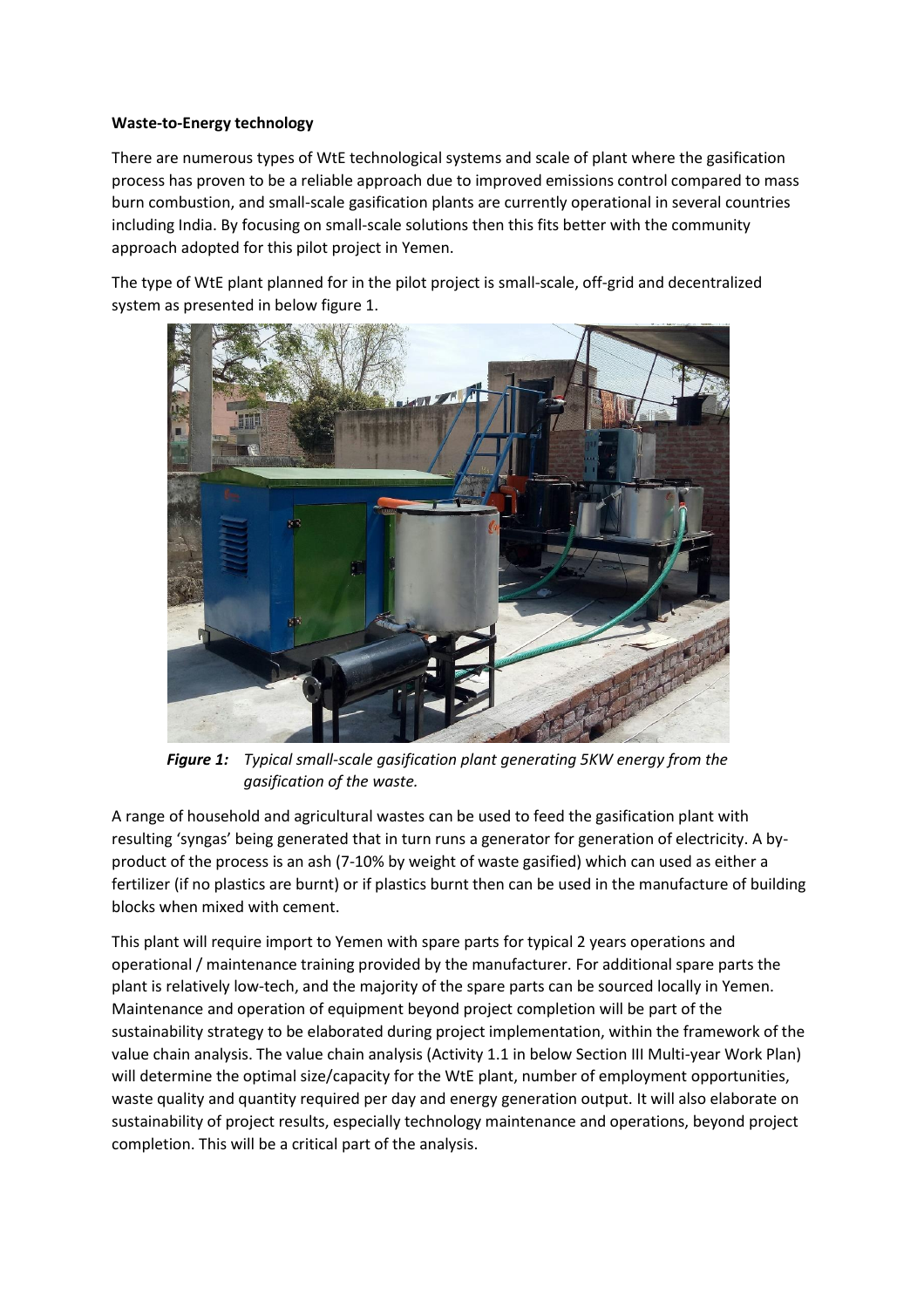





### **Impacts on Vulnerable Communities**

The WtE Pilot Project focusses significantly on vulnerable communities by ensuring that employment opportunities are directed to these beneficiaries to enhance climate-security on the ground. By making the WtE plants dependent on solid waste collected by community-oriented organizations (for example cooperatives) within the targeted vulnerable communities, there is longevity and sustainability built into these waste collection livelihoods for as long as the WtE plants operate.

In addition, by removing solid waste from the streets and public spaces of the target communities, the residents will be provided with cleaner and healthier living environments.

As regards the energy supply resulting from the treatment of the solid waste collected by vulnerable communities, this energy will be more stable and reliable to power key public services such as health clinics, schools and more.

For the selection of beneficiaries and target communities the two areas identified are Lahj in southern Yemen and Hodeidah in northern Yemen. An existing program with the title ERRY II<sup>9</sup> is being implemented in these accessible areas and thus the aim is to build on synergies with ongoing activities on livelihoods, solar energy, local governance and social cohesion. In these two locations ERRY partners include FAO, ILO and WFP and there is a strong willingness of the private sector to participate in the WtE pilot project. Furthermore, these two locations are worst affected by cholera, food insecurity, lack of access to energy, and waste management is not functioning optimally.

A gender sensitive vulnerability assessment will be conducted in the first phase of the project whereby the target communities for the project will be selected based on the principles of the already established "Monitoring and Evaluation Operational Guidance Document" which underpins the ongoing ERRY II program: Supporting Resilient Livelihoods and Food Security in Yemen. ERRY II adopts the 3x6 approach whereby beneficiaries are selected based on a household vulnerability scoring approach as detailed in the guidance document. The 3x6 approach is a blend of humanitarian and development approach where beneficiaries receive the immediate cash needed to meet daily needs, at the same time as being supported to diversify their livelihood opportunities. Example key parameters can include:

- $\triangleright$  Lack of job and employment opportunities within and adjacent to the community;
- $\triangleright$  Food insecurity within the households;
- $\triangleright$  Detrimental impacts such as having to withdraw children from schooling, lack of funds to buy food, etc.;
- $\triangleright$  Likelihood of displacement from home due to climate impacts, i.e. impacting agricultural subsistence, lack of access to water, etc.;
- $\triangleright$  High presence of uncontrolled household waste within public and private spaces within the community leading to human health risks;
- $\triangleright$  Proportion of female headed households within the communities;

<sup>9</sup> ERRY II is the second phase of the recently completed Enhanced Rural Resilience in Yemen (ERRY) programme, funded by the European Union, and implemented by the UNDP, ILO, WFP, and FAO.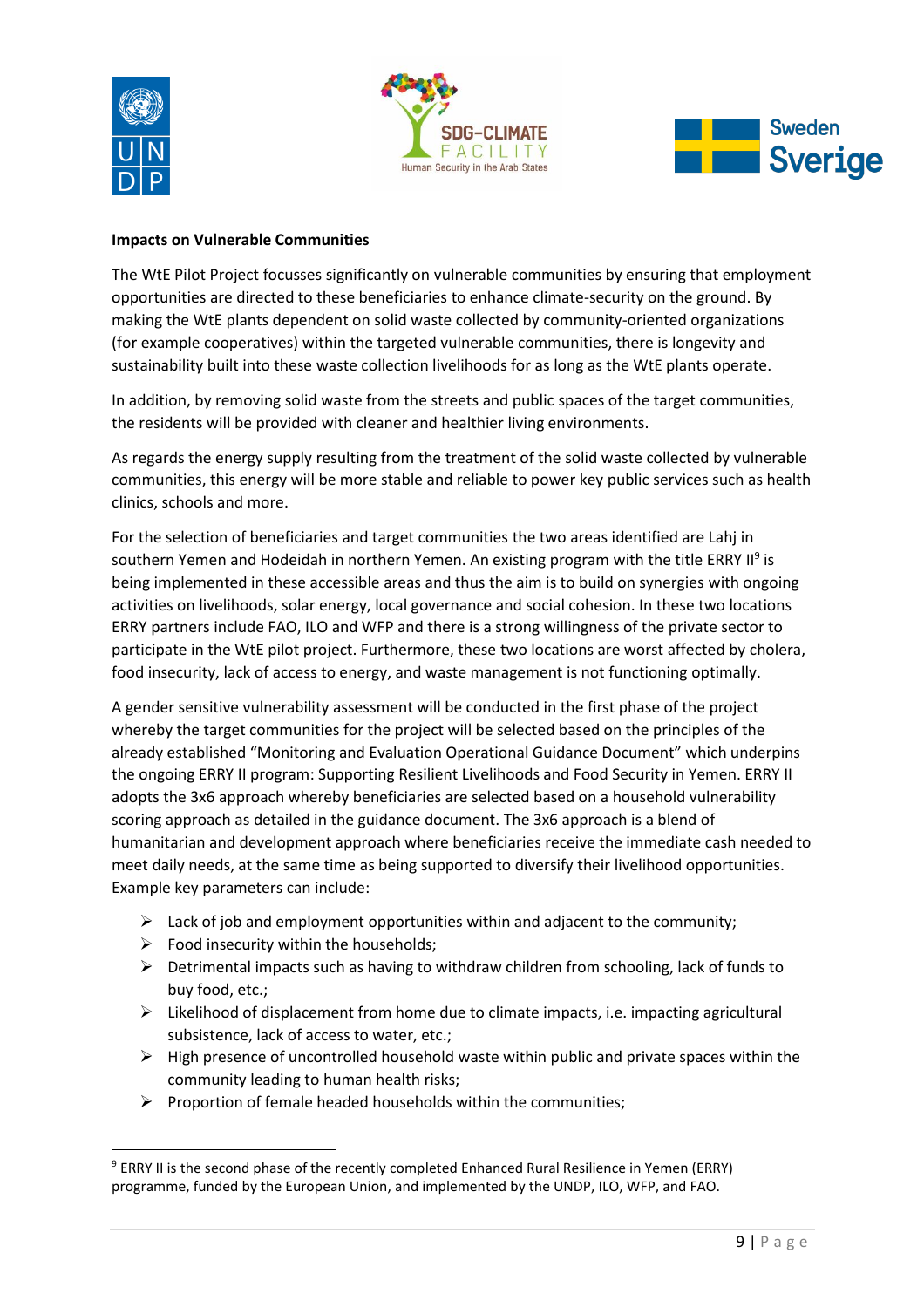- $\triangleright$  Systematic lack of, or reducing, supply of electrical power to both private and public functions and,
- $\triangleright$  Communities that could be participative in peace-building measures and opportunities.

The selection of target communities will also take into account the principles of 'Do No Harm' by ensuring that the following key aspects are considered in the selection of beneficiaries within the target communities:

- $\checkmark$  Understand the context in which the WtE project will operate including the gender dynamics and power relationships;
- $\checkmark$  Understand the interaction between the ambitions and scope of the WtE project with the context identified; and;
- $\checkmark$  Take that understanding into account in order to avoid negative impacts and maximize positive impacts on the community.

# **II. Pilot project Strategy**

# **Pilot Project Objective**

The objective of this pilot project is to enhance climate security of vulnerable and marginalized communities in Yemen by demonstrating innovative off-grid waste-to-energy models that create jobs and enhance livelihoods while providing sustainable energy supply from treatment of local waste. This will be achieved through implementing affordable and sustainable Waste to Energy (WtE) model(s) to promote employment creation in crisis context as well as facilitating healthier living conditions by both removal of human health risks from uncontrolled wastes in the streets and distribution of electricity for community facilities.

Integral to the objective and proposed activities is a focus on supporting the relevant local authorities with improved solid waste collection and management, where these authorities are financed through the City Cleaning and Improvement Fund under the Department for Waste Management within the Ministry of Local Affairs (MoLA). This support will be both in institutional strengthening for management of improved collection systems, developing public – private partnerships for waste management as well as engaging cooperatives to complement the waste collection services that are currently underserving the populations in the communities. Furthermore, by providing electricity derived from the waste gasification, and channeling the distribution of this electricity through community cooperatives for public sector benefit, the local authorities will benefit from this additional electricity supply.

Please refer to Section III on Multi-Year Work Plan for details on Outputs/Activities to be supported under the project.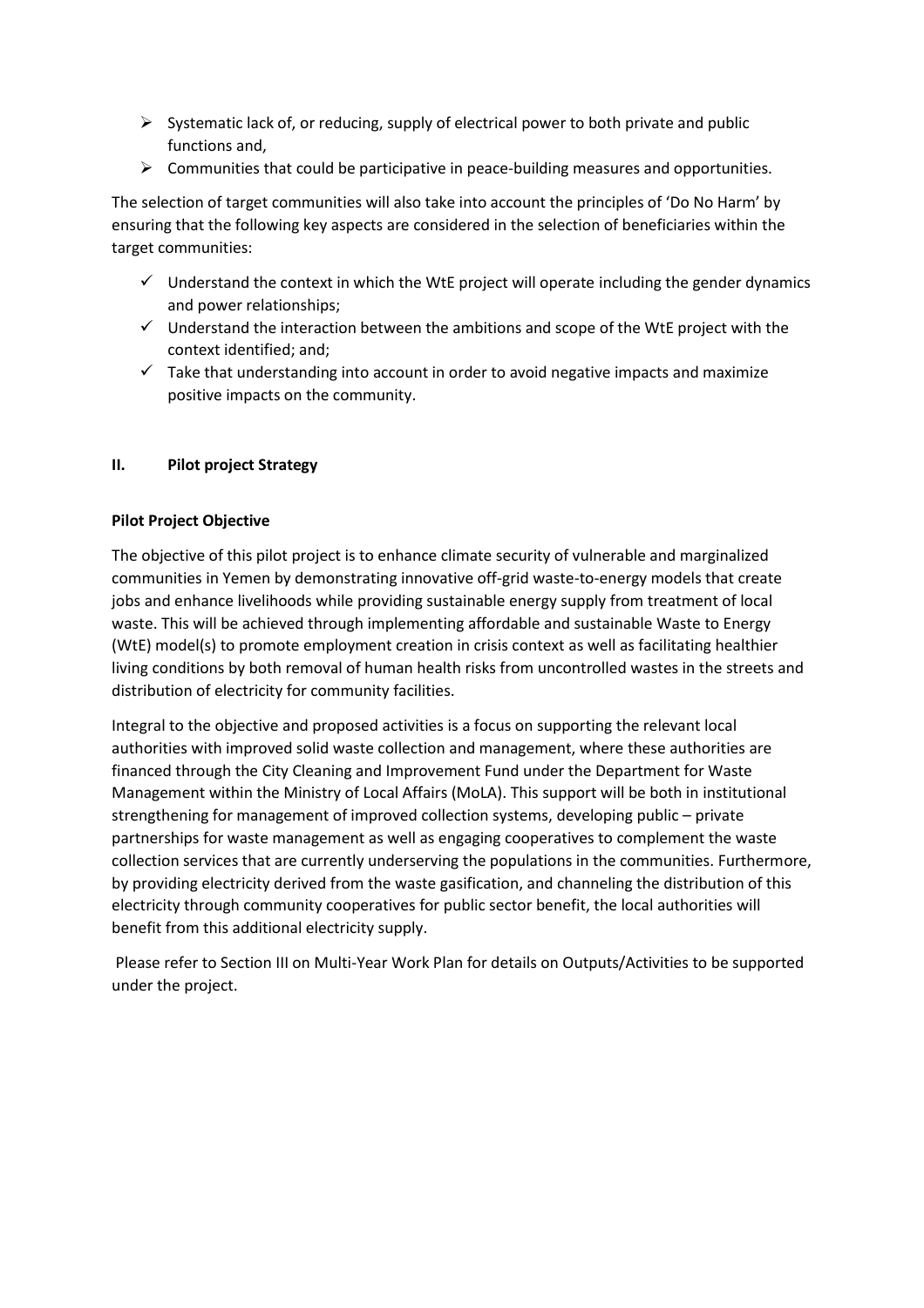





### **Partnerships**

To achieve the Pilot Project objective and underpin the strategy of multiple engagements within public, private and communities, the Project has been designed to work with the local authorities in linking cooperatives (solid waste collection and sorting as well as energy distribution) with considerable private sector investment (WtE plant establishment and operations) to support each other in an inter-dependent system. Coupled with this is the relationship with the public authority's delivery of public services through, amongst others, water irrigation, health clinics and schools.

Demonstrating that the WtE approach can work whereby micro, small and medium-sized enterprises (MSMEs) buy the solid waste from cooperatives will leverage private sector funding to invest alongside this project and promote economic growth and job creation to build back better and underpin a more resilient postcrisis community. UNDP has already made preliminary steps towards engaging with private sector entities as shown in "UNDP & Private Sector" to the right.

Furthermore, there is a relationship to be forged between those currently collecting waste for an income

# *UNDP & Private Sector*

*UNDP has secured the interest of a private sector company in each of the target locations for WtE co-ownership and operations:*

- 9 *Comprehensive due diligence ongoing*
- 9 *MOUs signed with clear roles & responsibilities*
- $\checkmark$ *Financial feasibilities being developed*

(i.e. waste pickers), the local authorities responsible for waste collection and those cooperatives looking to set up the waste collection and sorting activities as part of the WtE Pilot Project. The project will facilitate the opportunity for the waste pickers to be a key part of the waste collection and sorting process by integrating them into the applicable cooperatives for continued job and employment security.

The envisaged inter-dependency of waste and energy between the various parties is shown in the below Figure 2.



*Figure 2. Envisaged value chain for WtE Pilot Project showing inter-dependency of community cooperatives with private sector and underpinning the public services provided by the local authorities.*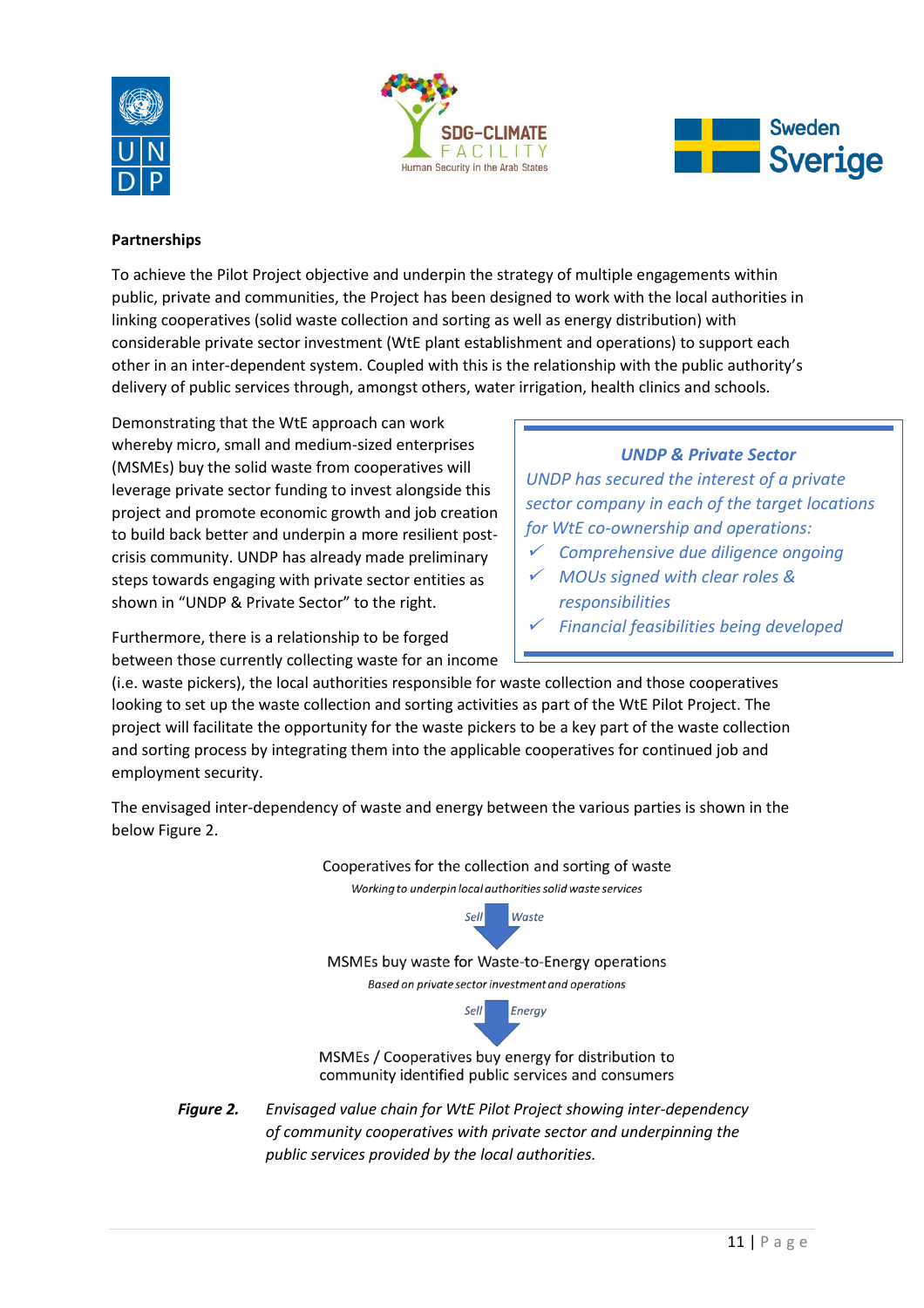### **One UN Approach**

Considering the multi-faceted approach of the Pilot Project on waste management, livelihoods, energy and institutional strengthening across numerous community, private and public entities, the Pilot Project has been designed with a strategy to implement substantial linkages across the UN system, including learning from experience and joint implementation. This is specifically addressed by implementation of the WtE Pilot Project within the context of the ongoing ERRY II program where numerous UN actors collaborate including ILO, WFP, FAO and UNDP.

Furthermore, The FAO, World Bank, WFP and UNICEF have relevant initiatives underway in renewable energy generation, waste management, and livelihood programming. The project will link up with these other actors to gain insights from previous experiences and share knowledge and information throughout project implementation. The project will be coordinated through the UN Cluster System, with linkages to the WASH Cluster, Food Security and Agriculture Cluster and the Early Recovery Cluster.

# **Sustainability in Outcomes**

With an implementation strategy for continued self-sustaining operations, the WtE Pilot Project has the potential to continue in a sustainable manner given the inter-dependencies between each main element:

- $\triangleright$  Energy supply needs the WtE plant to generate the electricity for which there is significant demand; and,
- $\triangleright$  The WtE plant needs the solid waste which has been collected and sorted by the community cooperatives.

The business models developed and adopted within the project will be designed to focus on long term sustainability of operations whereby the quality and quantity of the waste feedstock is set taking into account both the types of waste 'freely' available within the communities as well as fair pricing for the waste supplied by the cooperatives. Furthermore, the energy pricing from the WtE operators to the energy distributors will be fairly set to ensure a sufficient profit for the WtE operators and yet a fair price for the energy distributed to the end consumers (see below section on Fair and Equitable Pricing).

Once the WtE models are operational and determined successful in meeting the requirements of the project, these models will be clearly defined for optimal population numbers served as a function of waste generation needed to fuel the WtE plant, which in turn generates enough electricity to warrant buying the solid waste (feedstock). Once these optimal models have been demonstrated, they can be replicable for other cities and towns in Yemen, as well as options to scale up as required.

# *Strengthening Local Services*

By facilitating energy security through WtE approach, as well as generating sustainable livelihoods and employment opportunities that are inter-dependent on the WtE plant, the resulting local services and living environment will be stabilized and contribute to enabling the permanence of recovery for communities. Support to the local services includes:

- $\checkmark$  Complementing and strengthening waste collection from the streets to reduce public health risks;
- $\checkmark$  Reducing waste for disposal which protects natural environment from negative impact of uncontrolled waste and leachate entering groundwater; and,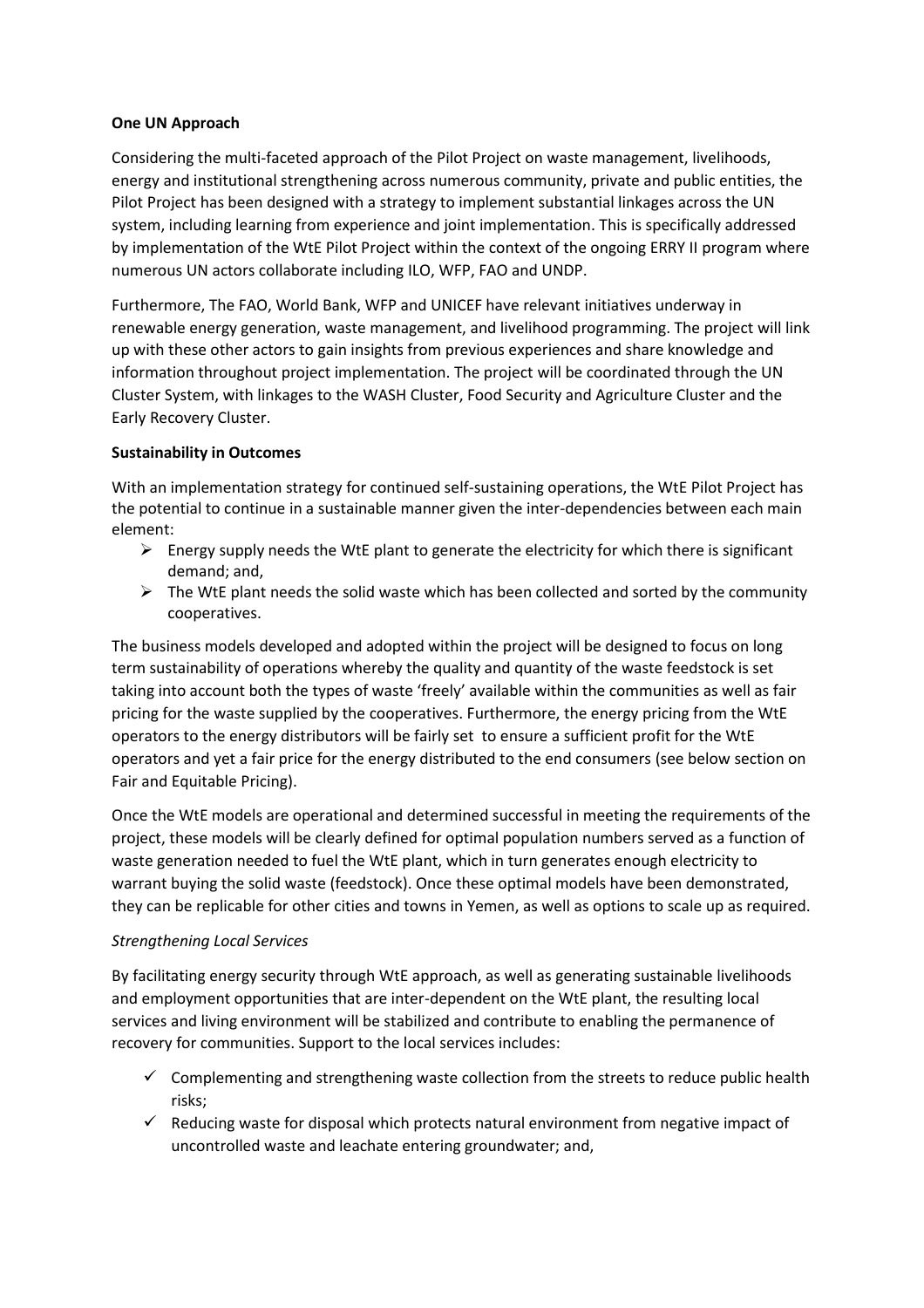





 $\checkmark$  Provision of electricity to supplement energy provision which is currently significantly below energy needs.

Furthermore, with the energy generation being directed into public services, such as water pumps, health clinics and schools, target vulnerable communities will be supported in resilience towards climate change and the protracted conflict. For example, increasing access to water for agricultural irrigation will underpin more stable food security in areas deeply impacted by drought.

# *Exit Strategy*

A key process to achieve these sustainability outcomes is to ensure an appropriately designed and planned exit strategy whereby two WtE plants will have been established and operational in two target communities. These WtE plant will have been financed with private sector funding and will sell electricity to local public service-oriented demand and distributed through cooperatives. The WtE plant will continue to buy waste from the cooperatives to fuel the WtE plant, and the funds received by these cooperatives will pay salaries and costs for the solid waste collection and sorting. By integrating this inter-dependent relationship then each element of the system will support the other elements for as long as there is a demand for electricity.

The exit of UNDP from the project will be designed in from the start of the project and facilitated by ensuring that all cooperatives, MSMEs and WtE operations are established as functions independent to UNDP and reliant on each other for continued success.

It is noteworthy that UNDP has already engaged with relevant private sector companies that have shown interest in the WtE operations as an ongoing business opportunity tied into the waste selling cooperatives. Furthermore, the local authorities in the target areas have also been engaged and offered their support to the overall concept and approach of the WtE Pilot Project.

An agreement will be formulated with the stakeholders 9 months prior to project end to ensure that at project completion the installed plants will continue under operations and management of WtE operators, waste collection cooperatives and energy distribution organizations. There are several past project examples of 'handover' of operational assets from UN agencies to local public, private or public-private bodies which are often tied into obligations to serve the communities for a set period of time until full ownership is gained by the beneficiary.

# **Key Implementation Factors**

The following factors are key to the design, planning and implementation of the WtE Pilot Project:

# *Regional Consultations*

A key benefit of the SDG Climate Facility project development process is the consultation approach with key government counterparts including the focal points for the Arab Water Council and the League of Arab States Sustainable Development Focal Point, as well as the Sendai Framework and the Climate Change focal points. This allows for a wide capture of inputs to the finalized project design and implementation from a range of stakeholders to enhance the cross-cutting approach for multiple SDG benefits going beyond business as usual.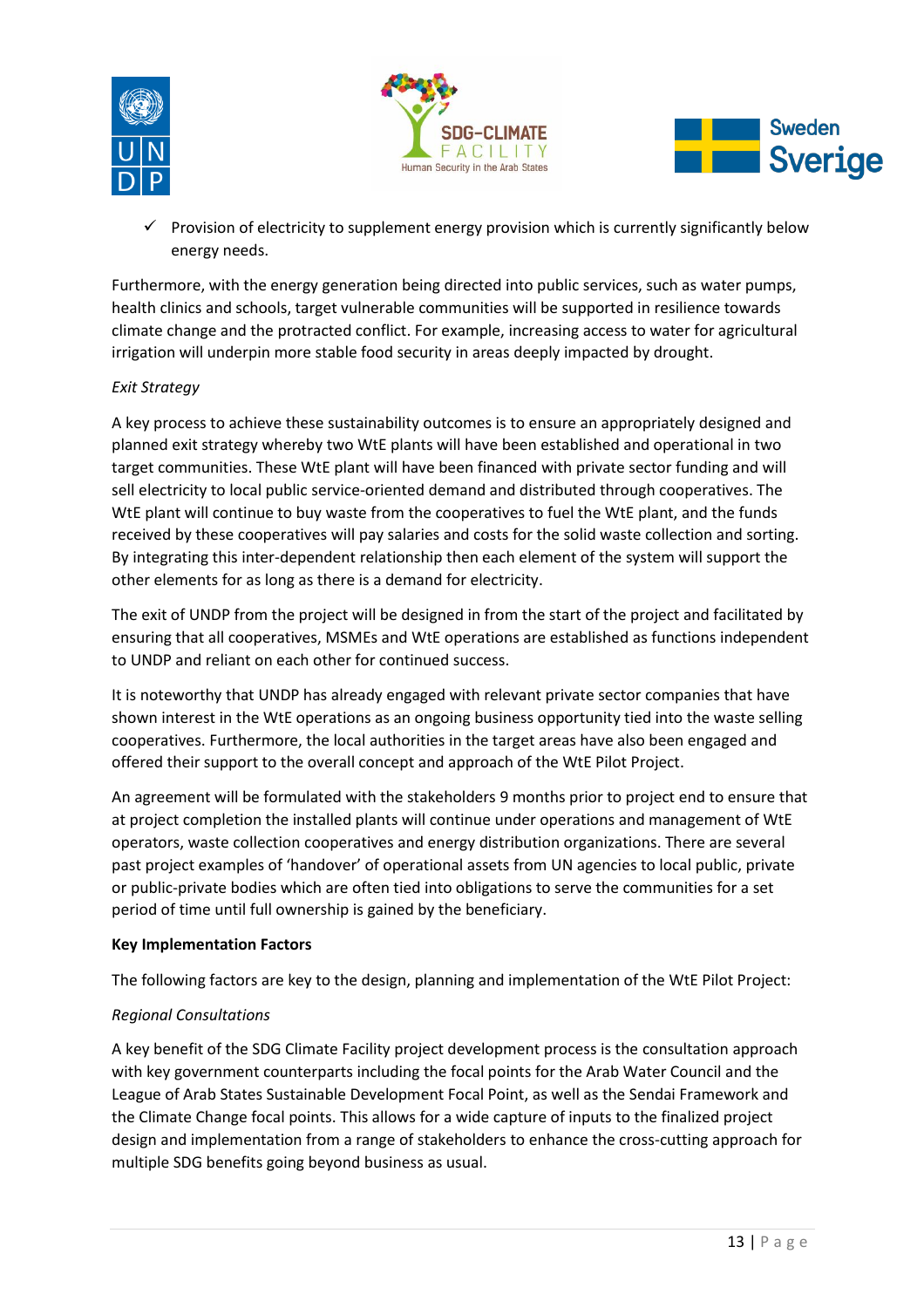A list of all participants on the numerous consultations held during the development of this proposal are included in Annex A.

### *Fair and Equitable Pricing*

The inter-dependent partnerships and relationships within the WtE Pilot Project support the longerterm sustainability of the project outcomes, i.e. continued waste to energy process, since each party in the chain of waste to energy flow are reliant on each other. This relationship will be formulated in appropriate agreements specifying:

- $\triangleright$  Quality and quantity of waste supplied by the cooperatives to the WtE operators;
- $\triangleright$  Parameters for the supply of energy from the WtE operators to the cooperatives responsible for the distribution of energy; and,
- $\triangleright$  Distribution agreements from the cooperatives buying the energy and then distributing to public sector and private sector 'customers'.

The process of determining fair and equitable pricing mechanisms will be a consultative approach, managed by UNDP's experienced staff, taking into account the current market prices for recycled wastes as well as the costs for waste collection incurred within the Cleaning Fund policy of the local authorities. The distribution of electricity will follow the same approach of ensuring market prices are respected. It is key to ensure that the prices and costs are commensurate to current market standards since the WtE initiative is not to deprive people of their livelihoods in, for example, waste collection and sorting. Thus, the waste pickers, often the most vulnerable, will be engaged in this process to ensure they can benefit from additional income generation, thus securing their livelihoods.

# *Providence of Grants*

To support the start-up of the various cooperatives and MSMEs for waste collection and sorting, catalyst seed grants will be provided for up to \$600 per grant. These grants will be provided based on a clear business proposition that would be reviewed by technical experts and the project management team in a gender-sensitive manner. The activities envisaged covered by the grants includes community waste surveys to assess current practices, tools & equipment purchase to implement household/market waste separation and collection, transport costs from community collection to WtE facilities etc.

Grants would be made in stages based on accepted plans, receipts for equipment, time spent by participants. In addition, technical experts of the Pilot Project provide continued support on technical, management and socio-economic aspects for the development of labor-based methods of waste collection, separation, transfer and WtE processing to maximize good quality, sustainable, job creation.

The project will only provide seed grants to private sector where it is necessary to enable business operations to be initiated, while continued operation and maintenance of the established WtE plants will have to be borne by the beneficiaries themselves.

The project will also develop and implement a financial sustainability plan that will ensure that a part of revenue from business operations will be set aside to meet operation and maintenance expenses in the medium term (i.e. beyond completion of the Piot Project).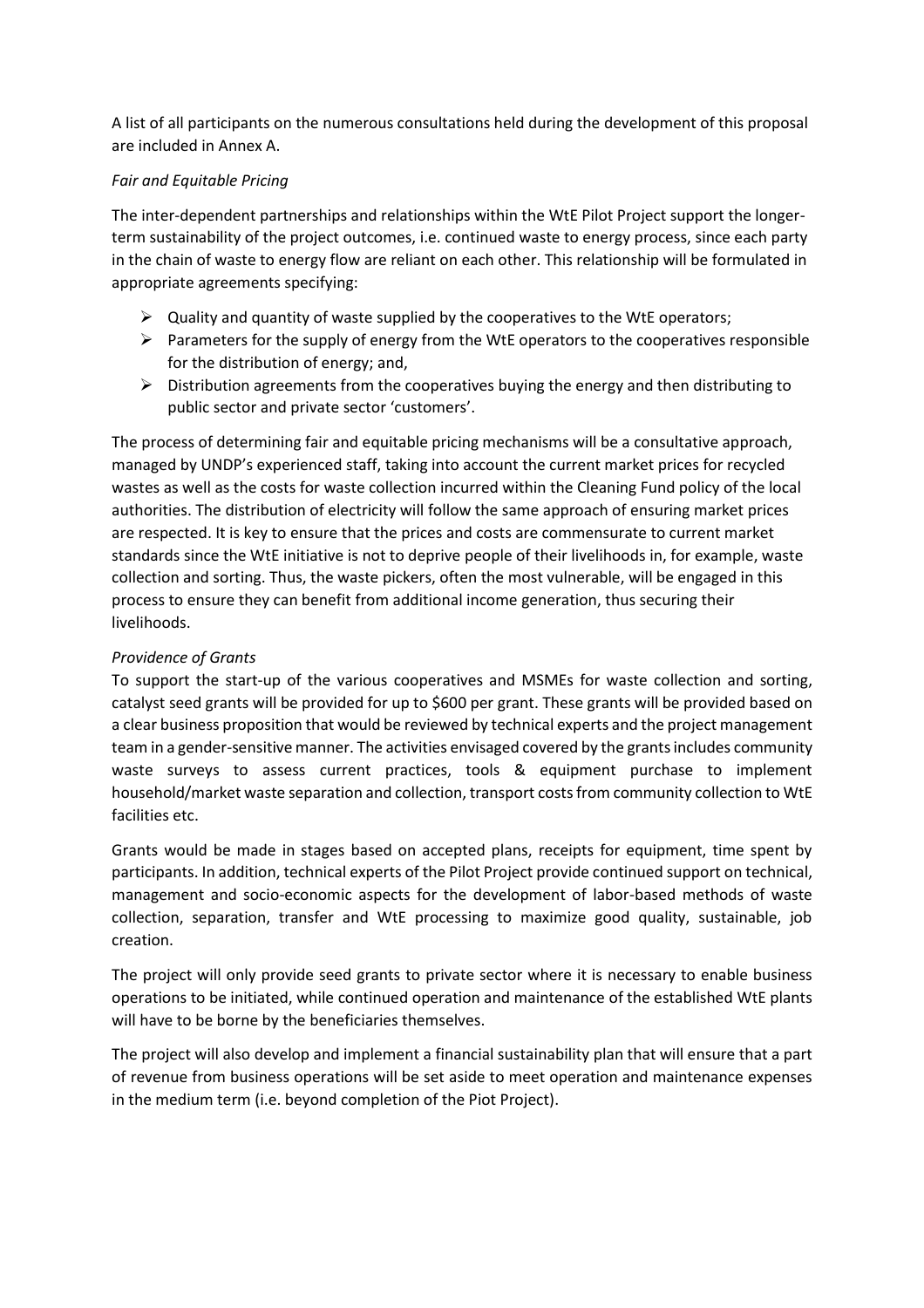





Concerning the basis upon which grants are made, the following is envisaged:

- $\triangleright$  Grants provided to the cooperatives and MSMEs will be on a reimbursable basis whereby should the enterprise fail then there is no repayment due. However, if the enterprise succeeds then the enterprise is to repay the grant where such funds would then revolve to additional potential enterprises for the expansion of the services into new geographic environments; and,
- $\triangleright$  Financial support associated with the WtE plant will be based on similar terms as the MSMEs grants whereby if the WtE operations succeed then the WtE operating companies will be required to repay the funding either outright before the end of the project or on a financial agreement structured beyond the project end date. Again, any funds received would revolve to future similar enterprises.

### *Gender*

Women are worst affected by the impacts of climate change, by violent conflict and displacement. As primary caregivers for children and elderly, women often undertake coping mechanisms in order to gain access to very basic needs, such as walking long distances to secure water and bargaining for food. These coping mechanisms can have a detrimental and negative impact on the role, health and livelihoods of women in communities.

Within this waste management and energy supply project there are significant opportunities to support women to become 'agents of change' such as:

- ¾ *Advocacy*: In past humanitarian waste management projects, women have often been the drivers for cleaner and healthier living environments for families within communities. Mothers are keenly aware of the health risks to children posed by waste and can be strong advocates for changes in waste management practice, especially when they are also leading the initiatives;
- ¾ *Business*: In Yemen, between March and August 2015, 26 per cent of businesses closed due to the war with women-headed businesses even harder hit, with 42 per cent of businesses closing. With waste management it has been shown that women can set up and lead business opportunities such as 'Trash for Cash' (already demonstrated by UNDP in Yemen), recycling waste into, for example fuel briquettes and other recycled products, and selling such products;
- ¾ *WtE*: The operations of a WtE plant and process is not limited to gender and thus womenled businesses will be prioritized to establish and operate the WtE plant; and,
- ¾ *Energy Distribution*: For the management of energy distribution, through the UNDP led consultative approach to fair and equitable price setting of energy including distribution, women will be included in the decision making process on where energy would best be supplied to for the benefit of communities as a whole.

Where waste is sorted already within the households, i.e. with separate bins in the kitchen which are then placed into separate collection bins in the street (one for the WtE system and one for disposal),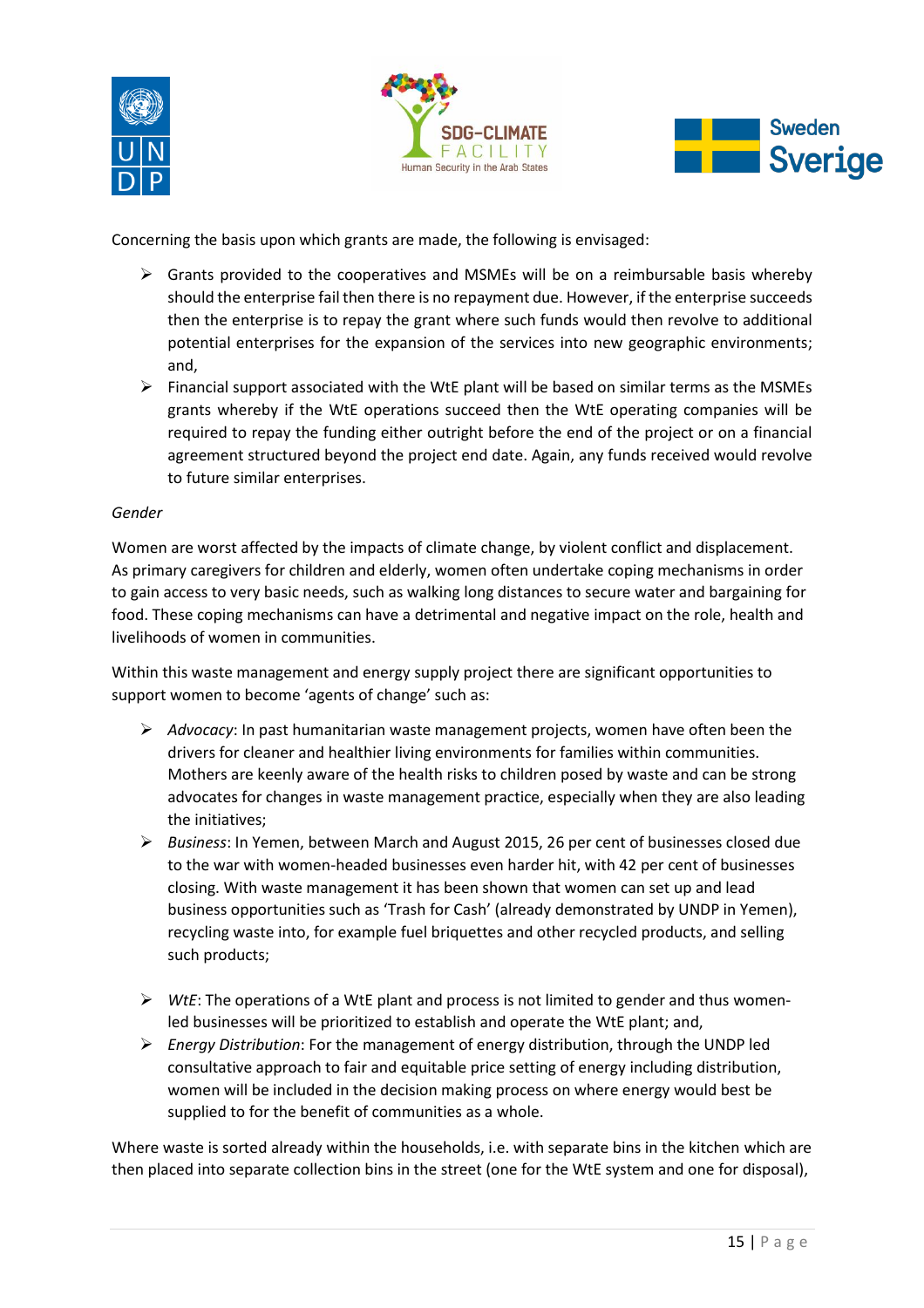then there will be a reduced need for waste sorting within the cooperatives. This can be a benefit since the manual sorting of waste can lead to human health risk from contact with waste. Therefore, opportunities to sort waste at the household level will be investigated where women can be agents of change whereby sorted waste is more readily treated in the WtE process. Furthermore, experience from other countries have shown that women are often engaged in the 'informal' sector of waste management as waste pickers etc. As the waste management sector becomes more formalized and professional, then it is often men that take the 'new' more lucrative and safer jobs. This pilot project will address this when supporting the MSMEs / cooperatives in establishing the waste collection and sorting, as well as energy distribution organizations, and ensure that women and men have equal opportunities related to the WtE operations, and where possible, priorities given to women led cooperatives/MSMEs.

For the establishment of cooperatives in relation to gender then it is recognized that the cultural context in Yemen is such that men and women cannot be in the same cooperative or MSME group. UNDP will therefore ensure that a balanced number of MSMEs and cooperatives established in the Pilot Project are created with solely women.

UNDP's range of gender equality ethics, principles and project design procedures will be integrated into the project with applicable monitoring and evaluation procedures in place. As a first step a complete gender analysis will be undertaken in both pilot communities to identify gender power dynamics and options for employing women and consulting with women in the communities to ensure their engagement in project decision making. All relevant data collected for planning, design and monitoring purposes will be sex-disaggregated.

### *Risk Management*

It is appreciated that Yemen is currently a politically, economically and socially fragile country in which to implement projects such as this WtE pilot project. However, the risks to achieving a successful project are relatively low since:

- $\triangleright$  There is a consistent supply of solid waste for the cooperatives to 'freely' collect and supply to the WtE operators;
- $\triangleright$  There is a keen interest in investment for WtE plants by private sector companies as informed to UNDP Yemen by various business communities;
- $\triangleright$  The WtE plants are relatively low-tech, small-scale and will be supplied with at least 2 years spare parts as well as operational and maintenance training; and,
- $\triangleright$  There is a consistent demand for energy in Yemen and thus the offtake of the electricity generated is secured.

A complete risk log will be developed as part of the detailed implementation plan during the project launch and initiation phase.

A key factor outside the control of the project is local political stability / hostilities and thus the project will adopt a robust "adaptive management" system where, for instance, in case of conflict impacting one of the target locations then the WtE will be designed to be dis-assembled and reassembled in a more stable location. Alternatively, the risk of conflict can trigger a pre-determined exit strategy to which all parties are in agreement at point of contracting.

With reference to the 'investments' made in waste collection and sorting (i.e. the funding for this Pilot Project), then these are never 'wasted' investments since improved solid waste management has a direct positive public health benefit. For example, the sorting of waste into recyclables, be that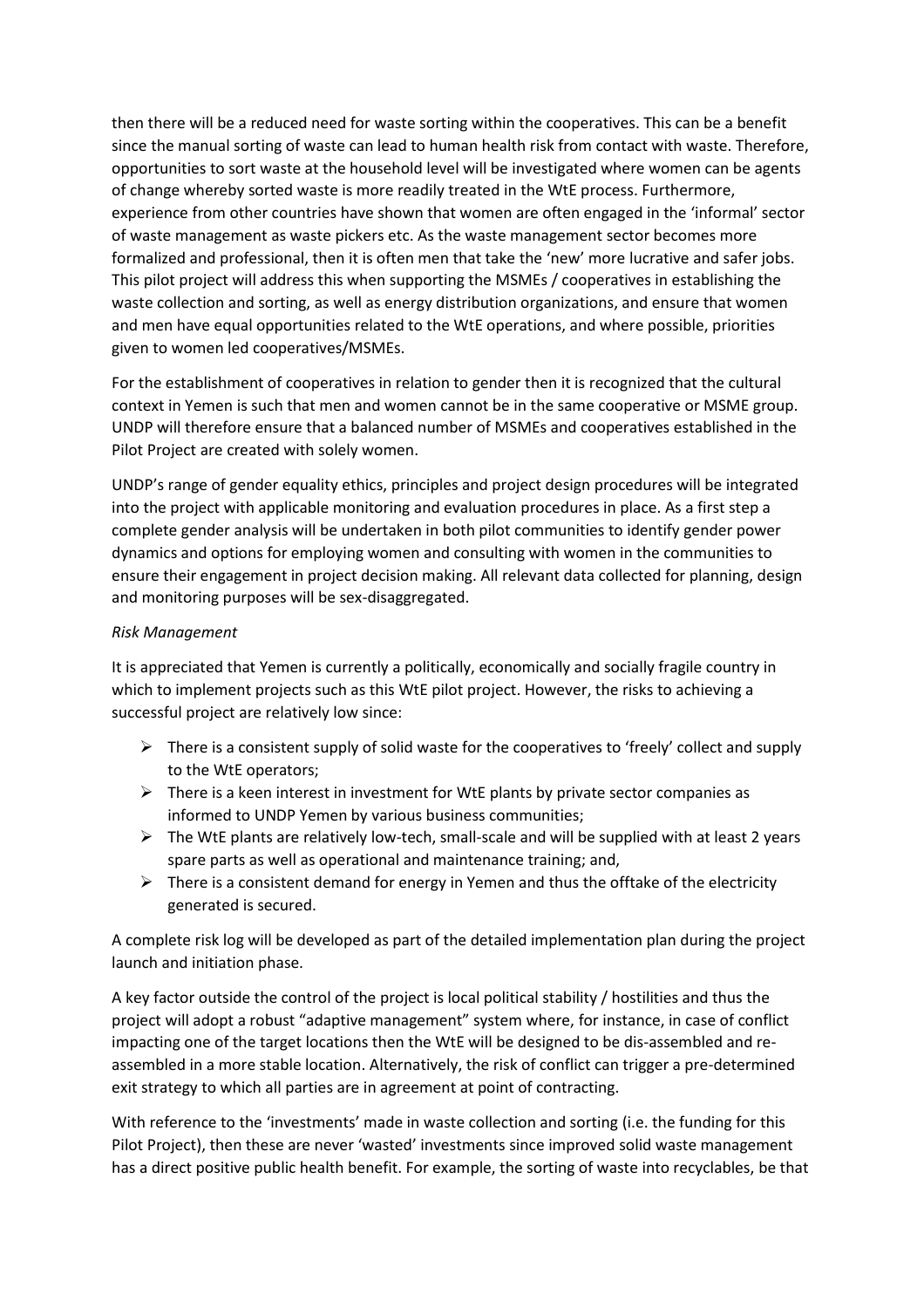





for gasification or sale as a recyclable material such as plastic, leads to an income which leads to increased waste collection for further sorting. This increased waste collection means less uncontrolled waste in the streets and thus reduces public health risks. Furthermore, demonstrating feasibility for waste recycling can open opportunities for additional waste recycling initiatives such as fuel briquettes (as implemented by UNDP Syria), composting and plastic recycling into paving blocks etc.

# *Related Activities in Yemen*

Benefits can be realized during the design, planning and implementation of the Pilot Project when project activities are tied into other ongoing aligned initiatives and activities. For this specific Pilot Project there are a number of existing baseline reports, assessment and lessons from programs currently being supported that would inform the project. Some of these include:

- ¾ **EU supported** Supporting Resilient Livelihoods and Food Security in Yemen (ERRY II);
- ¾ **Various donor supported under the Office of Special Envoy** Peace Support Operations (PSO)-initiative under Stockholm Agreement
- ¾ **Government of Japan supported** Crisis Support in Solid Waste, Water Supply, and Sewage **Institutions**

Furthermore, the project would use data from the Food Security and Livelihoods Assessment and Integrated Food Security Phase Classification<sup>10</sup> analysis to target locations and families in most need of support of the targeted actions.

The project will be implemented within the Humanitarian Response Plan (2020 Extension), particularly with regards to the Food Security and Agriculture Cluster targeting of food insecure households, potentially the food insecure rural families facing IPC phase three, four and five conditions. These phases categorize food security with phase 3 being "Acute Food and Livelihood Crisis", Phase 4 "Humanitarian Emergency" and Phase 5 "Famine / Humanitarian Catastrophe"<sup>11</sup>.

The project would use data from the Cluster's Food Security and Livelihoods Assessments and Integrated Food Security Phase Classification analysis to determine the most vulnerable in need of livelihoods support. It will respond to the second line response of providing food- insecure families facing IPC phase three, four and five conditions to establish micro-businesses

*Baseline assessments***:** Disaster Waste Recovery's (DWR) Emergency Waste Assessment in Yemen for UNDP in 2015 describes the status of waste management across five governorates, and the impact of conflict on waste management. The report describes specific challenges that face the solid waste management sector that would input to project design including the impact of the export blockades, high cost of fuel, power cuts and damage to infrastructure. It also has completed a stakeholder analysis (public and private sector), from Ministry Level (Ministry of Local Administration and Ministry of Local Affairs) to local authority level - but also describes the informal actors in the recycling sector, including informal waste pickers.

<sup>10</sup> YEMEN PARTIAL ANALYSIS: Integrated Food Security Phase Classification Snapshot | February - December 2020

<sup>&</sup>lt;sup>11</sup> Integrated Food Security Phase Classification (IPC) for Global Acute Malnutrition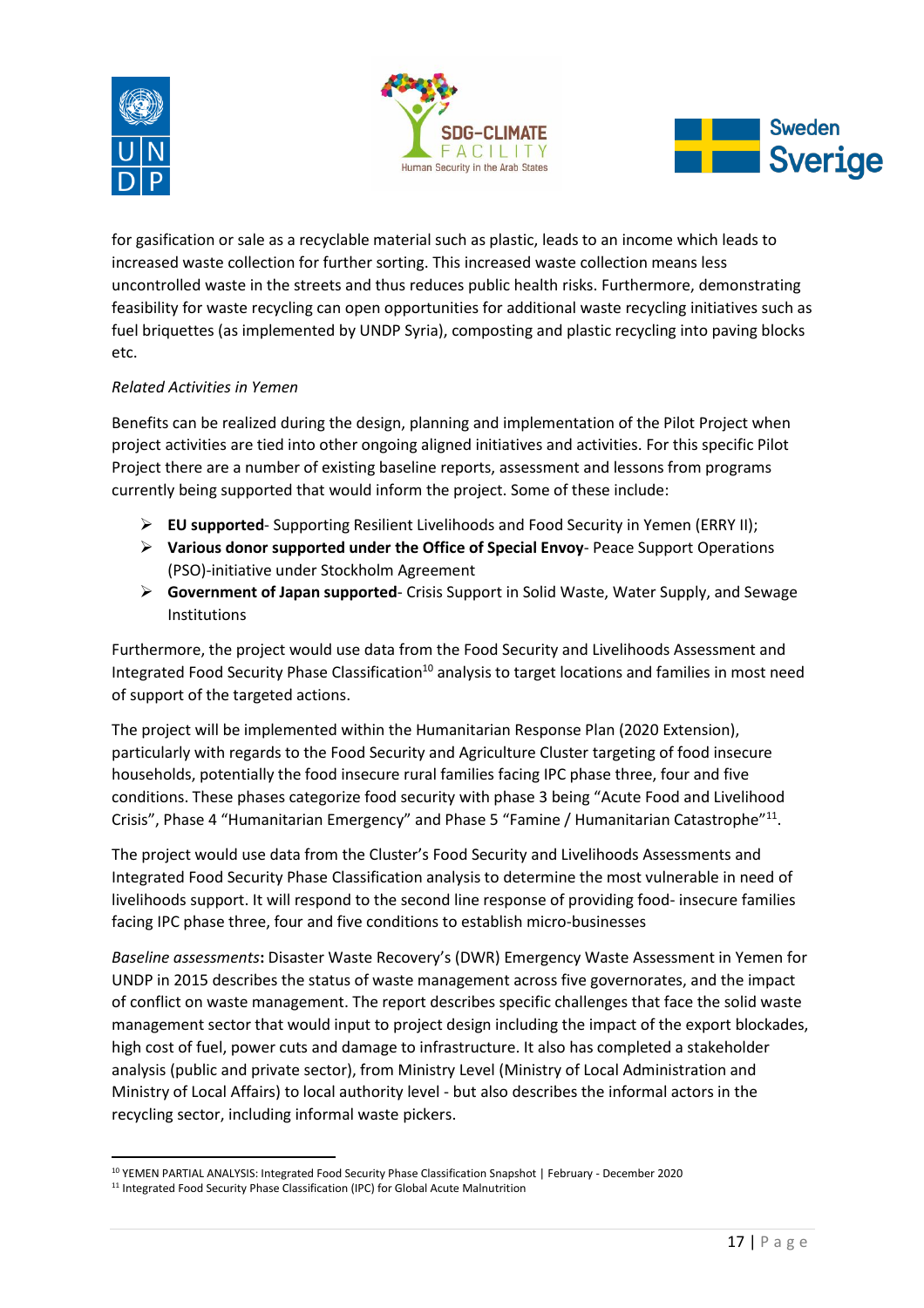#### **III. Multi-year work-plan**

The project implementation contributes to two key regional project areas:

- Key Area 1. **Building local leadership and capacities** including of governors, mayors, local councils for innovative and transformational change by integrating climate measures in development and crisis prevention/recovery policies and actions to make development and crisis prevention/recovery efforts more risk-informed and resilient, as well as integrating a gender sensitive approach; and
- Key Area 2. **Actions at the local level to catalyze and accelerate innovative solutions for vulnerable communities** to take climate action in a way that promotes an integrated approach to mainstream climate action across SDGs and crisis prevention/recovery goals.

Below are the specific outputs for the project:

Project Outcome 1: Improved access to capital for the recovery of micro, small and medium **enterprises with good potential for job creation and income generation within the sectors of solid**  waste collection, energy distribution and WtE operations.

#### *Planned activities:*

- 1.1. Energy and Waste value chain analysis to determine optimal model including financial system: Evaluate revenue from sale of electricity by the small-scale, decentralized WtE plant which in turn sets the fee payable to cooperatives collecting waste to facilitate the symbiotic relationship and provide energy to public and private consumers as determined by the community priorities. The analysis will determine employment opportunities based on quantity of waste generated in the target communities and subsequent electricity that can be generated from the waste quantity, where this balance between employment requirement versus waste quantity determines the size of community required to ensure sustainable continuation of the WtE plant beyond the duration of the pilot project.
- 1.2. Provision of technical support to private sector actors to build and/or improve a gendersensitive, financially and environmentally sustainable business model for development of a WtE business, including, for example, analysis of waste volume availability, WtE type and capacity requirements, cost/benefit analysis over set period. Subsequent advice and support to the MSMEs to build technical and business plans to assist them in raising necessary capital beyond the limited provision of catalytic seed grants provided by UNDP (see below), as well as continued technical support on WtE establishment and operations.
- 1.3. Provision of catalyst seed grants to cooperatives, MSMEs and private sector based on reimbursable funds depending on success of the individual cooperative, MSME and company. Monitoring of grant expenditure and financial return attained to assess options for repayments.
- 1.4. Provision of catalyst seed grants (up to \$600, based on a clear business proposition that would be reviewed by technical experts and the project manager) in a gender-sensitive manner to set up the cooperatives for energy distribution including purchase agreements with the WtE operators and subsequent sale of electricity to community selected public and private consumers.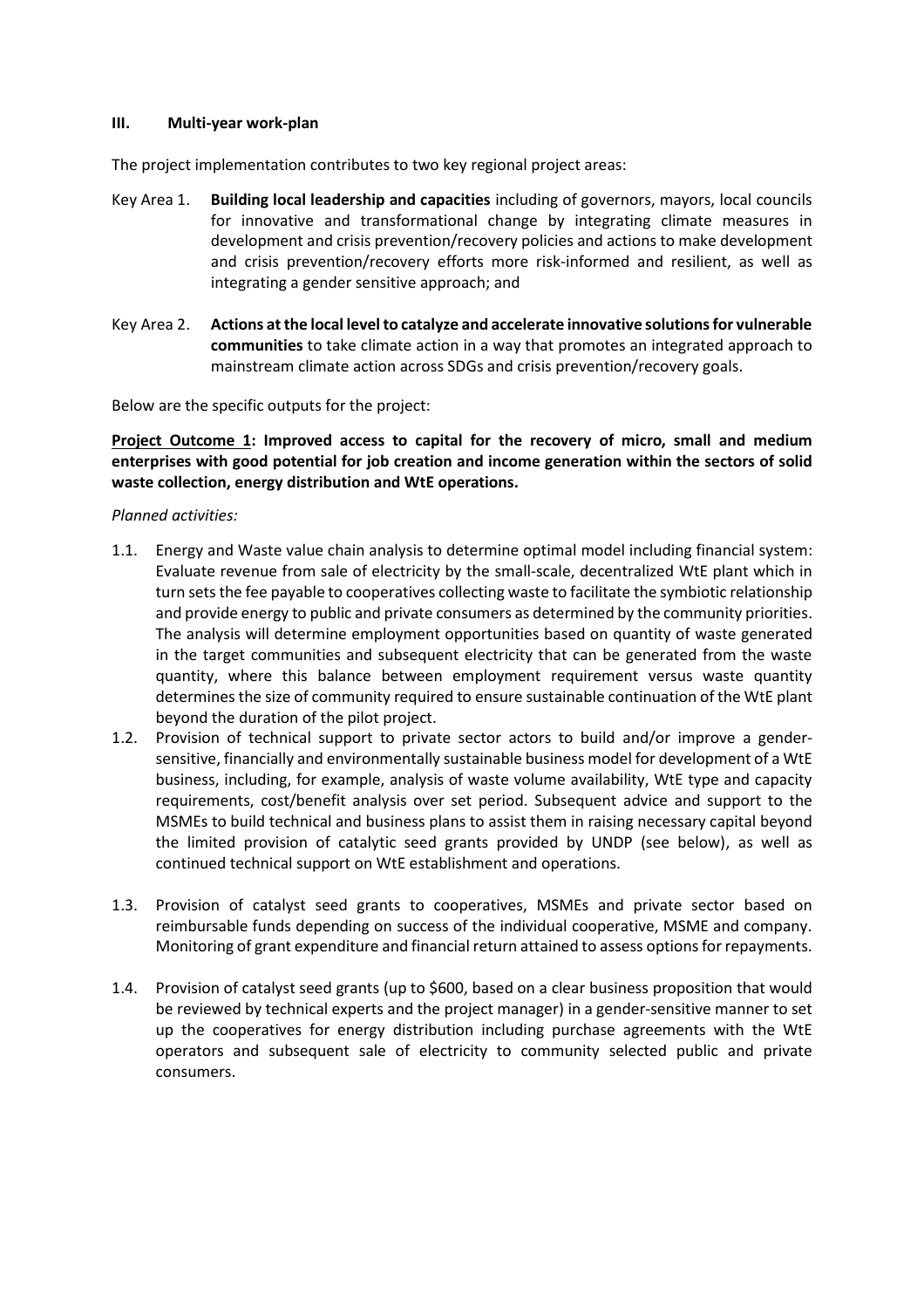





# **Project Outcome Ϯ͗ Enhanced collaboration of private sector networks͕ MSMEs and local authorities at district and national level under Connecting Business Initiative ;CBIͿ for business resilience**

### *Intended activities:*

- 2.1. Providing clear entry points for private sector, MSMEs and local authority for collaboration, including fair working agreements on community benefit focus, supply / purchase, payment terms, quality standards and continued operations. This includes connecting the collaboration at district and national level for waste to energy value chain in a way that enhances climatesecurity of locals vis-à-vis potential climate-induced displacement and impacts of climate change on vulnerable livelihoods.
- 2.2. Working with local actors to ensure activities support local needs and existing priorities, where possible. This includes Local Authorities who are mandated to undertake waste collection (activities financed through the City Cleaning and Improvement Fund) under the Ministry of Local Affairs (MoLA), Department for Waste Management. It should be noted that a number of other Ministries are mandated to oversee functions that relate to WtE systems, however the impact of conflict on the government infrastructure has been devastating, at all levels. The project would take a pragmatic approach of working with authorities, and build their capacity where possible, and engage with informal actors where government is not functioning to the required capacity. Such capacity building in areas of solid waste management, operational systems and private-public partnerships relationships.
- 2.3. Developing and disseminating good practices on collaboration of private sector, MSMEs, MFIs and local authorities on waste-to-energy for climate-security and enhanced resilience of vulnerable people, drawing on the results of the pilot project and, where successful, disseminating models for replication and upscaling across Yemen and beyond.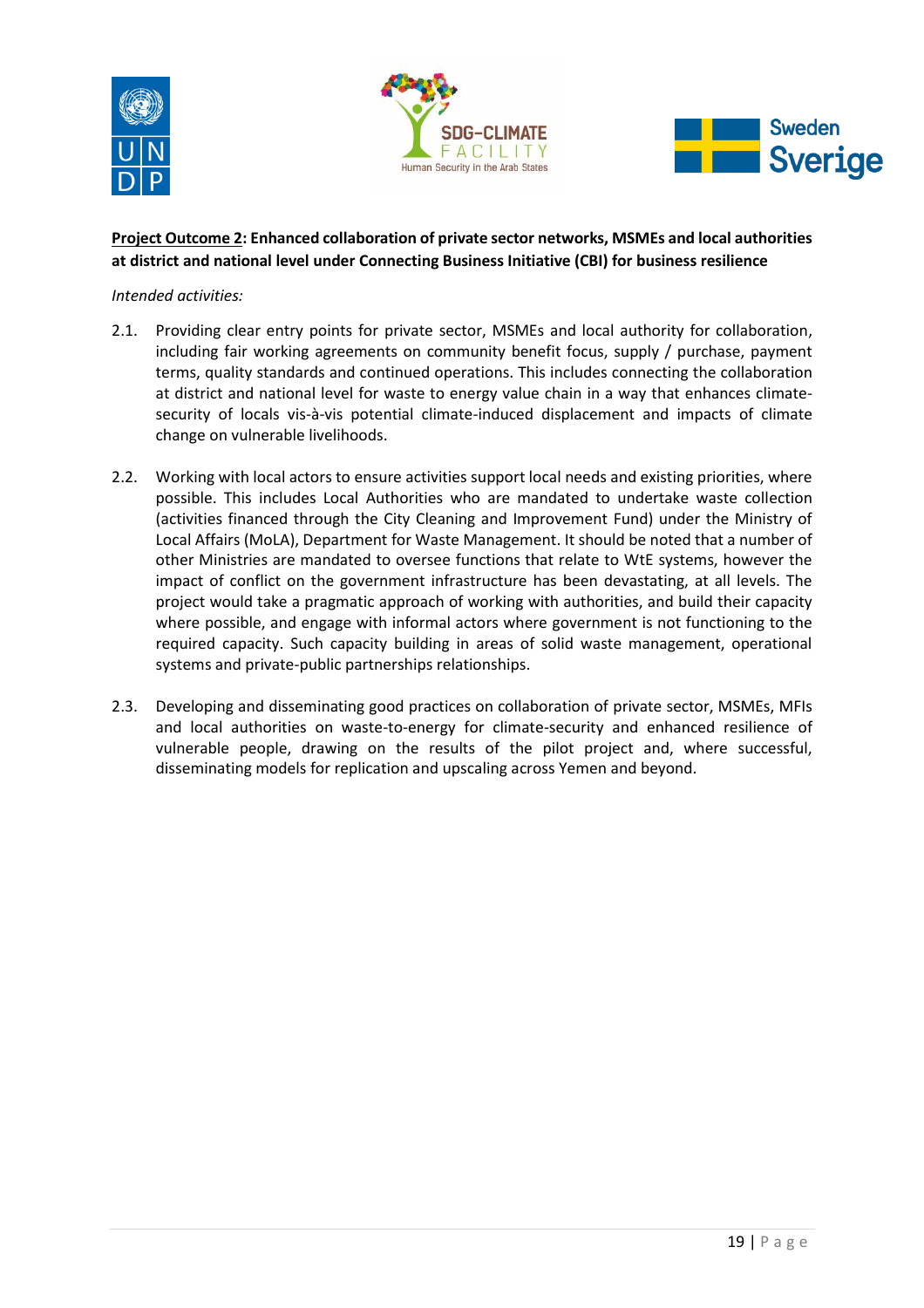|                                        |                                                                                                        |                                 |                                                                                                                                                                                                                                                                  |                                               | (in US\$)                                             |                                  |
|----------------------------------------|--------------------------------------------------------------------------------------------------------|---------------------------------|------------------------------------------------------------------------------------------------------------------------------------------------------------------------------------------------------------------------------------------------------------------|-----------------------------------------------|-------------------------------------------------------|----------------------------------|
| Outcome<br>Project<br>Component/       | Outputs                                                                                                | Links to Key<br><b>Area</b>     | <b>Baseline and Indicator</b>                                                                                                                                                                                                                                    | months)<br>Timeline<br>$\widehat{\mathbf{e}}$ | Climate<br>Facility<br>Project<br>Grant<br><b>SDG</b> | financing<br>Yemen<br>ONDP<br>ငှ |
| Outcome 1:<br>capital for<br>Access to | economic model for waste<br>WtE system design with<br>Output 1.1:                                      | Key Area 1:<br>X                | Baseline:<br>Energy Project in Lahj" UNDP ERRY2 (March 2020)<br>"Technical Assessment tor Small-Scale Naste to                                                                                                                                                   |                                               |                                                       |                                  |
| establishment<br>WtE system            | and power purchase &<br>distribution systems<br>collection, waste sale as<br>feedstock, WtE operations | Key Area 2:<br>□                | economic feasibility and benefits for climate security<br>Indicator 1.1: WtE System Model demonstrating socio-<br>"Waste to Energy - The Piot Project", Ibrahim<br>Shami 2020                                                                                    | 0<br>ئ                                        |                                                       |                                  |
|                                        | operations based on waste<br>purchase and sale of energy<br>WtE procurement and<br>Output 1.2:         | Key Area 2:<br>Key Area 1:<br>⊠ | in operation<br>Baseline:<br>Indicator 1.7: Two small-scale deceptralised NYtE plants<br>"Waste to Energy – The Piot Project", Ibrahim<br><b>Shami 2020</b><br>Energy Project in Lahj" UNDP ERRY2 (March 2020)<br>"Technical Assessment for Small-Scale Waste to | $3 - 24$                                      | 375,000                                               | 150,000                          |
|                                        | Seed funding for MSMEs /<br>Output 1.3:                                                                | Key Area 1:                     | Baseline:<br>GIZ 2014 report on Waste management and DWR<br>Energy Supply status for Yemen<br>uncontrolled waste in Yemen.<br>Waste Assessment 2015 showing extensive                                                                                            |                                               |                                                       |                                  |
|                                        | applications<br>cooperatives in waste<br>on submitted fund<br>collection & sorting based               | Key Area 2:<br>$\boxtimes$      | cooperatives operational in waste collection and<br>security of vulnerable<br>sorting<br>for waste collection and sorting to enhance climate<br>Indicator 1.3: No. of MSMEs / cooperatives operational<br>Indicator 1.4: ratio of women to men-led MSMEs or      | $3 - 24$                                      |                                                       |                                  |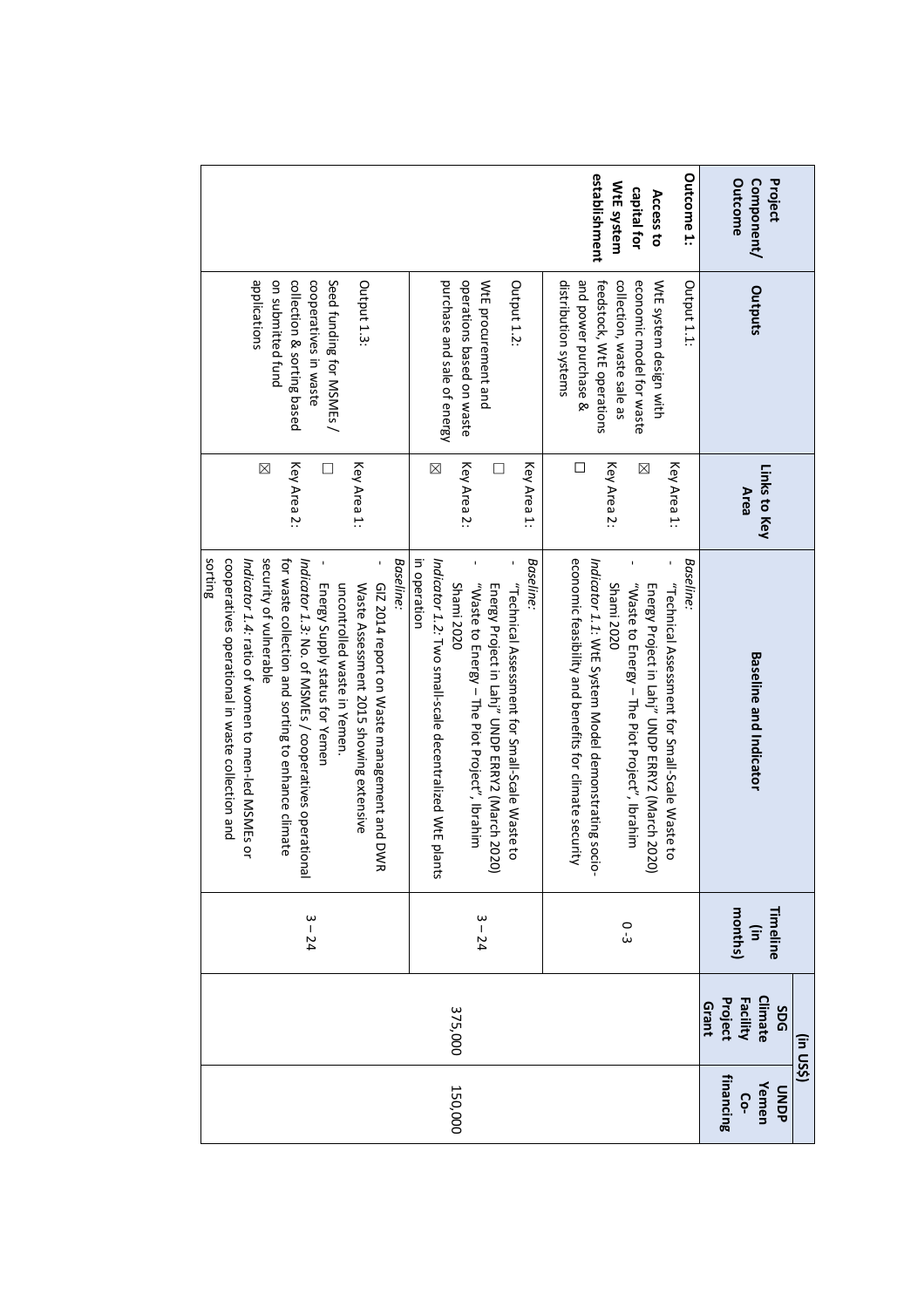| 150,000                           | 500,00                                                      |                                               | Total Project Cost ( = Subtotal + GMS)                                                                                                                                                                                                                       |                                           |                                                                                                                                            |                                                           |
|-----------------------------------|-------------------------------------------------------------|-----------------------------------------------|--------------------------------------------------------------------------------------------------------------------------------------------------------------------------------------------------------------------------------------------------------------|-------------------------------------------|--------------------------------------------------------------------------------------------------------------------------------------------|-----------------------------------------------------------|
| 8                                 | 25,000                                                      |                                               | General Management Support Cost (ca. 5% of GMS)                                                                                                                                                                                                              |                                           |                                                                                                                                            |                                                           |
| 150,000                           | 475,000                                                     |                                               | Subtotal                                                                                                                                                                                                                                                     |                                           |                                                                                                                                            |                                                           |
|                                   |                                                             | $18 - 24$                                     | Baseline.<br>in Yemen for dissemination<br>Indicator 2.3: Business and Operational Models for WtE<br>No previous WtE experience in Yemen                                                                                                                     | Key Area 2:<br>Key Area 1:<br>区<br>□      | systems public-private<br>collaboration in Yemen for<br>Output 2.3<br>Dissemination of WtE<br>replication and upscaling                    |                                                           |
| 8                                 | 100,000                                                     | $3 - 24$                                      | strengthening programme implemented<br>Indicator 2.2: Capacity building and institutional<br>Baseline:<br>Limited current governmental capacity for<br>establishment of WtE systems                                                                          | Key Area 2:<br>Key Area 1:<br>区<br>□      | public - private initiatives in<br>Government and Local<br>waste and energy<br>Authority capacities for<br>Output 2.2:                     |                                                           |
|                                   |                                                             | $3 - 6$                                       | waste to energy value chain.<br>Baseline.<br>Indicator 2.1: Set of working agreements / contracts<br>No current similar waste to energy systems<br>ţar                                                                                                       | Key Area 2:<br>Key Area 1:<br>□<br>⊠      | authorities<br>enables cooperatives,<br>Output 2.1:<br>to operate aligned to public<br>MSMEs and WtE companies<br>Working environment that | Outcome 2:<br>Public-Private<br>collaboration<br>Enhanced |
|                                   |                                                             | $3 - 24$                                      | operational in energy distribution<br>for energy distribution to enhance climate security<br>Baseline.<br>Indicator 1.6: Ratio of women to men-led MSMEs<br>Indicator 1.5: No. of MSMEs / cooperatives operational<br>Energy Supply status reports for Yemen | X<br>Key Area 2:<br>Key Area 1:<br>$\Box$ | cooperatives in energy<br>Seed funding for MSMEs<br>submitted fund applications<br>distribution based on<br>Output 1.4:                    |                                                           |
| financing<br>Yemen<br>dano<br>Ċo- | Climate<br>Facility<br>Project<br>Grant<br>SDG<br>(in US\$) | months)<br>Timeline<br>$\widehat{\mathbf{u}}$ | <b>Baseline and Indicator</b>                                                                                                                                                                                                                                | Links to Key<br><b>Area</b>               | Outputs                                                                                                                                    | Outcome<br>Component/<br>Project                          |

 $\mathbb{Z}$ | Page